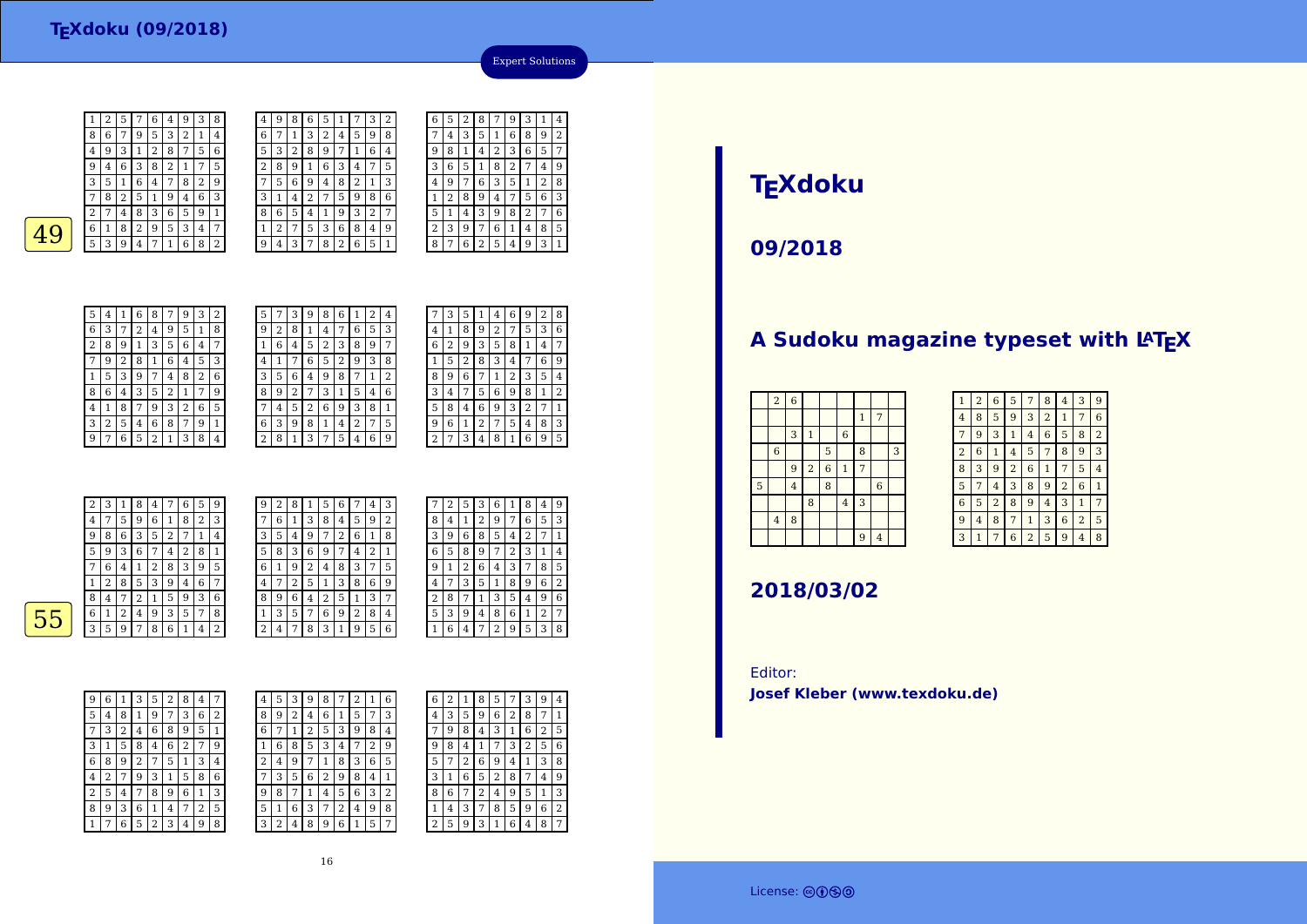#### **TEXdoku (09/2018)**

Intermediate Solutions

|   | 7 |   |                  |   | 9           |   | 3                       | 8            |              |
|---|---|---|------------------|---|-------------|---|-------------------------|--------------|--------------|
|   |   | 5 |                  |   |             | 8 | 7                       |              | $\mathbf{1}$ |
|   |   |   |                  | 1 |             |   | $\overline{\mathbf{c}}$ |              |              |
|   |   |   |                  | 9 | $\,$ 6 $\,$ |   |                         |              |              |
|   |   |   | 3                |   |             |   |                         |              |              |
|   |   |   | $\boldsymbol{6}$ | 8 | 5           |   |                         |              |              |
|   |   | 8 |                  | 3 | $\sqrt{2}$  |   |                         |              | $\,$ 6 $\,$  |
|   |   | 7 |                  |   |             |   |                         | $\mathbf{1}$ | 5            |
| 1 |   |   | 9                |   | 8           |   |                         |              |              |

| $\mathbf{1}$ |                | $\overline{6}$ |   |                |       |                |             |   |
|--------------|----------------|----------------|---|----------------|-------|----------------|-------------|---|
|              |                |                |   |                | $\,2$ | $\,$ 6 $\,$    | 5           | 3 |
| $\,2$        |                |                |   |                |       |                | $\bf 4$     |   |
| 3            | $\,2$          |                |   |                |       | $\overline{4}$ | $\,$ 6 $\,$ |   |
|              |                |                |   | 7              |       | $\overline{2}$ |             |   |
|              |                | 5              |   |                |       |                | 9           |   |
|              | 9              |                |   |                |       |                | $\,1\,$     |   |
|              | $\overline{6}$ |                |   |                |       | 7              | 3           |   |
|              | $\mathbf 1$    | 7              | 9 | $\overline{4}$ |       | 5              |             |   |

Simple

| <b>STATE OF STATE OF STATE OF STATE OF STATE OF STATE OF STATE OF STATE OF STATE OF STATE OF STATE OF STATE OF S</b> |  |
|----------------------------------------------------------------------------------------------------------------------|--|
|                                                                                                                      |  |

|              |             |   |         | 9              |             |   | $\,6\,$        | $\overline{c}$ |
|--------------|-------------|---|---------|----------------|-------------|---|----------------|----------------|
|              | 7           | 8 |         | 3              |             |   |                | $\mathbf{1}$   |
|              |             |   |         | $\overline{7}$ | $\mathbf 1$ |   | 9              |                |
| $\sqrt{ }$   | 1           |   |         |                |             | 5 |                | 8              |
|              | $\mathbf 5$ |   |         |                | $\,2$       |   |                | 7              |
| 8            |             | 3 | $\,1\,$ |                |             |   | $\overline{2}$ |                |
|              |             |   |         |                |             | 9 | 7              |                |
|              |             |   |         |                |             |   | 3              | $\,$ 6 $\,$    |
| $\mathbf{1}$ |             |   |         |                |             |   |                |                |

|                | 8 |                |   | 7              |                |                | 3 |
|----------------|---|----------------|---|----------------|----------------|----------------|---|
|                |   | $\,$ 6 $\,$    |   | 5              | 8              | $\overline{4}$ |   |
| $\overline{a}$ |   | 3              | 9 |                |                |                | 5 |
|                |   | $\overline{a}$ | 7 | $\,$ 6 $\,$    | $\overline{4}$ | 3              |   |
|                |   |                |   | $\overline{4}$ |                | 8              |   |
| $\overline{7}$ |   | 9              |   |                | $\,2$          | 6              |   |
|                |   |                |   |                |                |                |   |
| 3              |   |                |   |                | 7              |                |   |
| 4              |   |                | 8 | 9              |                |                |   |

|             |   |             | 8              |                |   | $\mathbf 1$ | 3            |                |
|-------------|---|-------------|----------------|----------------|---|-------------|--------------|----------------|
|             |   |             |                | 5              |   |             |              | $\overline{4}$ |
|             |   | $\mathbf 1$ |                | $\overline{4}$ | 9 |             | $\,2$        |                |
|             | 5 | 9           |                |                |   | $\,6\,$     |              |                |
|             |   |             |                | 9              |   | 3           | $\mathbf{1}$ |                |
| $\,2$       |   |             |                |                |   |             |              | 9              |
| $\mathbf 1$ |   |             | 3              |                | 8 | $\bf 4$     |              |                |
|             |   |             | $\overline{6}$ |                |   |             | 5            | $\mathbf{1}$   |
|             |   |             |                |                |   | 8           |              |                |

|                | 7 | 5 <sup>1</sup> | $\overline{4}$ |   |                | 3              |              |
|----------------|---|----------------|----------------|---|----------------|----------------|--------------|
|                | 1 |                |                |   |                |                |              |
| 3              |   |                |                | 9 |                |                |              |
| $\overline{4}$ |   | $\,$ 6 $\,$    | 3              | 7 |                | $\overline{5}$ | $\mathbf{1}$ |
|                |   |                |                | 6 |                |                |              |
|                |   | 3              | 8              |   | 5              |                |              |
|                |   |                |                |   | $\overline{6}$ |                | 8            |
|                |   |                | 7              | 8 | $\mathbf{1}$   |                |              |
|                | 9 |                |                | 4 |                |                |              |

| 6 | 5 | 2 | 3 | 8 | 4 | 9 |   |   |  |
|---|---|---|---|---|---|---|---|---|--|
| 3 | 8 |   | 9 | 7 | 5 | 2 | 4 | 6 |  |
| 9 | 7 | 4 | 2 | 1 | 6 | 5 | 8 | 3 |  |
|   | 6 | 8 | 5 | 3 | 9 |   | 2 | 4 |  |
|   | 2 | 9 | 6 | 4 | 1 | 8 | 3 | 5 |  |
| 4 | 3 | 5 | 7 | 2 | 8 | 1 | 6 | 9 |  |
| 2 | 4 |   |   | 5 | 3 | 6 | 9 | 8 |  |
| 5 | 9 | 3 | 8 | 6 | 2 | 4 | 7 | 1 |  |
| 8 |   | 6 | 4 | 9 | 7 | 3 | 5 | 2 |  |
|   |   |   |   |   |   |   |   |   |  |

| 1 | 2 | 6              | 5              | 9 | 4 | 3              |   | 8 |
|---|---|----------------|----------------|---|---|----------------|---|---|
| 4 | 5 | 9              | 3              | 7 | 8 | $\overline{2}$ | 1 | 6 |
| 3 | 7 | 8              | $\overline{c}$ | 1 | 6 | 5              | 4 | 9 |
| 6 | 1 | 5              | 4              | 8 | 9 |                | 2 | 3 |
|   | 9 | 4              | 1              | 3 | 2 | 8              | 6 | 5 |
| 8 | 3 | $\overline{c}$ |                | 6 | 5 | 1              | 9 | 4 |
| 9 | 8 | 3              | 6              | 2 | 7 | 4              | 5 | 1 |
| 5 | 6 | 7              | 8              | 4 | 1 | 9              | 3 | 2 |
| 2 | 4 | 1              | 9              | 5 | 3 | 6              | 8 | 7 |

| 3 |   | 1 | 6              | 8 | 5            | 2 | 4              | 9 |
|---|---|---|----------------|---|--------------|---|----------------|---|
| 4 | 9 | 6 | 7              | 2 | 1            | 3 | 8              | 5 |
| 2 | 8 | 5 | 4              | 9 | 3            | 7 | 1              | 6 |
| 1 | 6 | 8 | 9              | 4 | 2            | 5 | 7              | 3 |
| 7 | 3 | 2 | 8              | 5 | 6            | 4 | 9              | 1 |
| 5 | 4 | 9 | 1              | 3 | 7            | 8 | 6              | 2 |
| 6 | 2 | 4 | 5              | 1 | 8            | 9 | 3              | 7 |
| 9 | 5 | 7 | 3              | 6 | 4            | 1 | $\overline{2}$ | 8 |
| 8 | 1 | 3 | $\overline{2}$ | 7 | $\mathbf{Q}$ | 6 | 5              | 4 |

| З                       | 8 | 2 | 5 | 1 | 6 | 4 | 7 | 9 |  |
|-------------------------|---|---|---|---|---|---|---|---|--|
| 7                       | 9 | 5 | 4 | 2 | 3 | 1 | 8 | 6 |  |
| 6                       | 1 | 4 |   | 9 | 8 | 3 | 5 | 2 |  |
| 8                       | 2 | 7 | 3 | 6 | 9 | 5 | 1 | 4 |  |
| 5                       | 6 | 3 | 8 | 4 | 1 | 9 | 2 | 7 |  |
| 1                       | 4 | 9 | 2 | 7 | 5 | 6 | 3 | 8 |  |
| 9                       | 5 | 1 | 6 | 8 | 7 | 2 | 4 | 3 |  |
| 4                       | 7 | 6 | 1 | 3 | 2 | 8 | 9 | 5 |  |
| $\overline{\mathbf{c}}$ | 3 | 8 | 9 | 5 | 4 | 7 | 6 | 1 |  |

| 9 | 7 | 8 | 1 | 6 | 2 | 5              | З | 4              |
|---|---|---|---|---|---|----------------|---|----------------|
| 1 | 5 | 6 | 4 | 3 | 7 | 8              | 2 | 9              |
| 2 | 4 | 3 | 9 | 5 | 8 | 7              | 1 | 6              |
| 3 | 1 | 9 | 5 | 7 | 4 | $\overline{2}$ | 6 | 8              |
| 4 | 6 | 2 | 8 | 9 | 1 | 3              | 5 | 7              |
|   | 8 | 5 | 3 | 2 | 6 | 4              | 9 | 1              |
| 5 | 3 | 7 | 6 | 4 | 9 | 1              | 8 | $\overline{2}$ |
| 8 | 9 | 4 | 2 | 1 | 5 | 6              | 7 | 3              |
| 6 | 2 | 1 | 7 | 8 | 3 | 9              | 4 | 5              |
|   |   |   |   |   |   |                |   |                |

|   |   | g | 2 | 6              | 5 | 8 | 3              | 4 |
|---|---|---|---|----------------|---|---|----------------|---|
| 6 | 8 | 3 | 1 | 7              | 4 | 5 | $\overline{2}$ | 9 |
| 4 | 2 | 5 | 3 | 9              | 8 | 7 | 1              | 6 |
| 2 | 5 | 4 | 8 | 1              | 6 | 9 | 7              | 3 |
| 9 | 6 | 8 | 7 | $\overline{2}$ | 3 | 4 | 5              | 1 |
| 3 | 1 | 7 | 5 | 4              | 9 | 6 | 8              | 2 |
| 5 | 4 | 1 | 9 | 8              | 2 | 3 | 6              | 7 |
|   | 3 | 6 | 4 | 5              | 1 | 2 | 9              | 8 |
| 8 | 9 | 2 | 6 | 3              | 7 | 1 | 4              | 5 |

| 8 | 5 | 6              | 3 | $\overline{2}$ | 9 |   | 4 |                         |  |
|---|---|----------------|---|----------------|---|---|---|-------------------------|--|
| 2 | 9 | 4              | 6 | 1              | 7 | 8 | 3 | 5                       |  |
|   | 3 | 7              | 5 | 8              | 4 | 6 | 9 | $\overline{\mathbf{c}}$ |  |
|   | 6 | 8              | 4 | 3              | 1 | 5 | 2 | 9                       |  |
| 3 | 4 | 1              | 9 | 5              | 2 | 7 | 6 | 8                       |  |
| 5 | 2 | 9              | 8 | 7              | 6 | 3 | 1 | 4                       |  |
|   |   | 5              | 1 | 4              | 3 | 2 | 8 | 6                       |  |
| 4 | 8 | 3              | 2 | 6              | 5 | 9 | 7 | 1                       |  |
|   | 1 | $\overline{2}$ | 7 | 9              | 8 | 4 | 5 | 3                       |  |
|   |   |                |   |                |   |   |   |                         |  |

| 3 | 7 | 9 | 5              | 2 | 4 | 1 | 8 | 6 |  |
|---|---|---|----------------|---|---|---|---|---|--|
| 5 | 8 | 4 | 6              | 1 | 7 | 9 | 2 | 3 |  |
| 1 | 2 | 6 | 8              | 3 | 9 |   | 4 | 5 |  |
| 4 | 6 | 8 | 1              | 5 | 3 | 2 | 7 | 9 |  |
| 9 | 1 | 2 | 7              | 6 | 8 | 5 | 3 | 4 |  |
|   | 5 | 3 | 9              | 4 | 2 | 8 | 6 | 1 |  |
| 8 | 9 | 5 | 4              | 7 | 6 | 3 | 1 | 2 |  |
| 2 | 4 | 7 | 3              | 9 | 1 | 6 | 5 | 8 |  |
| 6 | 3 | 1 | $\overline{2}$ | 8 | 5 | 4 | 9 | 7 |  |

| 3              |                         | 1              | 9            | 4 | 8 | $\overline{a}$ | 5              | 6 |
|----------------|-------------------------|----------------|--------------|---|---|----------------|----------------|---|
| 5              | 9                       | $\overline{2}$ | 6            | 7 | 3 | 1              | 4              | 8 |
| 8              | $\overline{\mathbf{4}}$ | 6              | $\mathbf{1}$ | 5 | 2 | 7              | 9              | 3 |
| $\overline{c}$ | 8                       | 9              | 5            | 1 | 4 | 3              | 6              | 7 |
| 4              | 1                       | 7              | 3            | 6 | 9 | 8              | $\overline{2}$ | 5 |
| 6              | 3                       | 5              | 2            | 8 | 7 | 4              | 1              | 9 |
| 9              | 6                       | 8              |              | 2 | 1 | 5              | 3              | 4 |
| 7              | 2                       | 3              | 4            | 9 | 5 | 6              | 8              | 1 |
| 1              | 5                       | 4              | 8            | 3 | 6 | 9              | 7              | 2 |

|   | 8 | 5 | 6            | 4 |   | 2 |   | 9              |  |
|---|---|---|--------------|---|---|---|---|----------------|--|
| 9 | 6 | 1 | 7            | 5 | 2 | 8 | 4 | 3              |  |
| 4 |   | 2 | 9            | 3 | 8 | 1 | 5 | 6              |  |
| 8 | 4 | 3 | 2            | 7 | 5 | 9 | 6 | 1              |  |
| 5 | 1 | 6 | 4            | 8 | 9 | 3 | 2 | 7              |  |
|   | 2 | 9 | $\mathbf{1}$ | 6 | 3 | 5 | 8 | 4              |  |
|   | 5 |   | 3            | 2 | 6 | 4 | 9 | 8              |  |
| 6 | 9 | 8 | 5            | 1 | 4 | 7 | 3 | $\overline{2}$ |  |
|   | 3 | 4 | 8            | 9 | 7 | 6 | 1 | 5              |  |
|   |   |   |              |   |   |   |   |                |  |

| 5 | 2 | 3 | 8              | 6 | 7 | 9              | 1              | 4 |
|---|---|---|----------------|---|---|----------------|----------------|---|
| 1 | 9 | 8 | 3              | 5 | 4 | 7              | $\overline{2}$ | 6 |
| 4 | 7 | 6 | 1              | 2 | 9 | 3              | 8              | 5 |
| 9 | 3 | 1 | 6              | 4 | 2 | 5              | 7              | 8 |
| 6 | 8 | 7 | 5              | 9 | 3 | $\overline{2}$ | 4              | 1 |
| 2 | 5 | 4 | 7              | 1 | 8 | 6              | 9              | 3 |
| 3 | 4 | 2 | 9              | 8 | 5 | 1              | 6              | 7 |
| 8 | 1 | 5 | $\overline{2}$ | 7 | 6 | 4              | 3              | 9 |
|   | 6 | 9 | 4              | 3 | 1 | 8              | 5              | 2 |

| 9<br>8<br>3<br>2<br>5<br>4<br>1<br>3<br>6<br>8<br>9<br>5<br>1<br>4<br>7<br>3<br>8<br>6<br>9<br>5<br>2<br>1<br>4<br>$\overline{2}$<br>6<br>5<br>8<br>3<br>$\mathbf{1}$<br>9<br>7<br>2<br>3<br>6<br>9<br>8<br>1<br>7<br>4 |  |  |  |  |   |
|-------------------------------------------------------------------------------------------------------------------------------------------------------------------------------------------------------------------------|--|--|--|--|---|
|                                                                                                                                                                                                                         |  |  |  |  | 6 |
|                                                                                                                                                                                                                         |  |  |  |  | 2 |
|                                                                                                                                                                                                                         |  |  |  |  | 7 |
|                                                                                                                                                                                                                         |  |  |  |  | 4 |
|                                                                                                                                                                                                                         |  |  |  |  | 5 |
| 6<br>$\overline{c}$<br>8<br>5<br>9<br>4<br>7<br>1                                                                                                                                                                       |  |  |  |  | 3 |
| 3<br>8<br>6<br>9<br>2<br>5<br>4<br>7                                                                                                                                                                                    |  |  |  |  | 1 |
| 6<br>2<br>5<br>3<br>8<br>1<br>7<br>4                                                                                                                                                                                    |  |  |  |  | 9 |
| 5<br>9<br>3<br>6<br>2<br>1<br>7<br>4                                                                                                                                                                                    |  |  |  |  | 8 |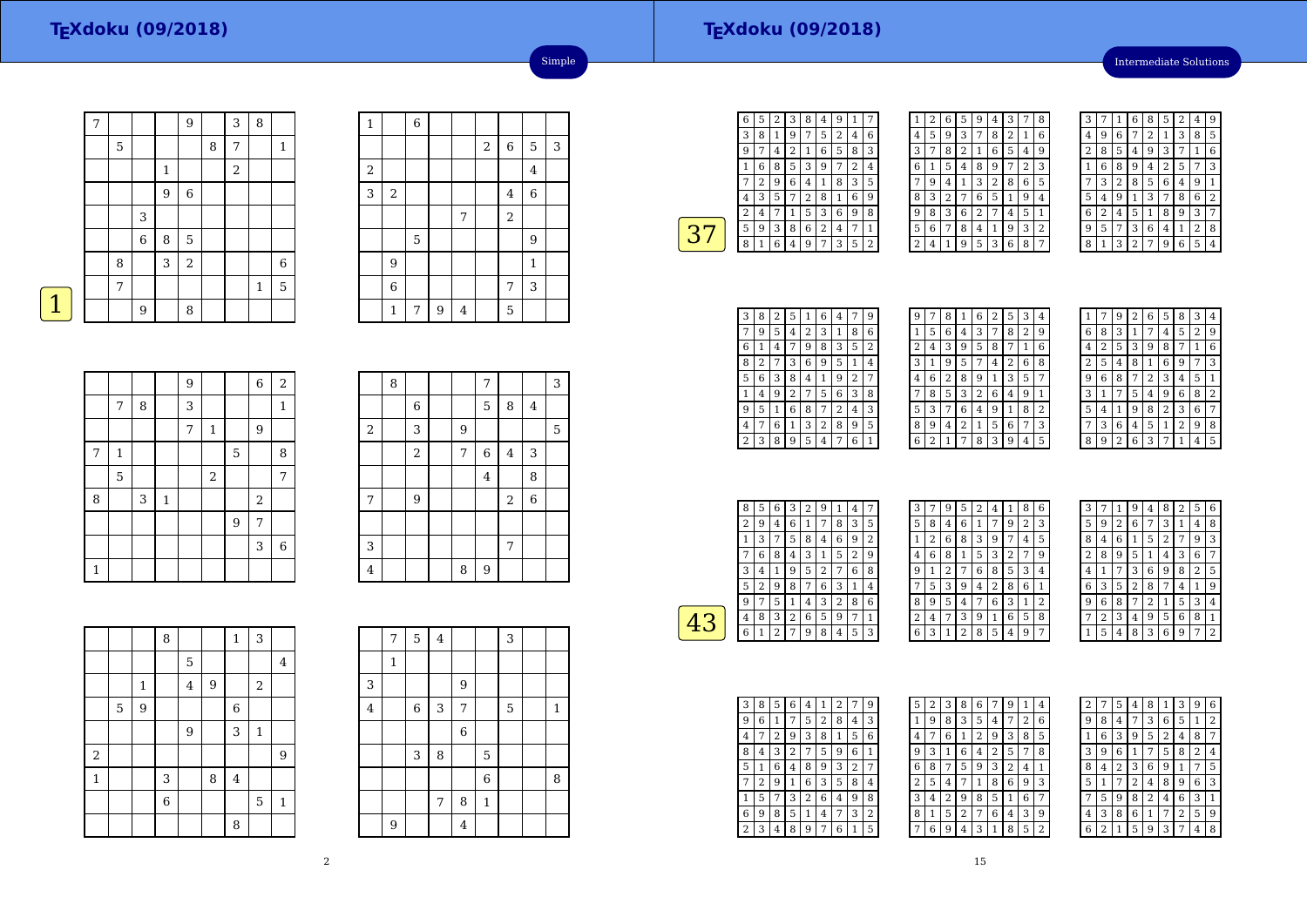| 4 | 9 | 2 | 5 | 8 | 3 |   | 1 | 6 | 2 | 7              |
|---|---|---|---|---|---|---|---|---|---|----------------|
| 3 | 7 | 6 | 9 | 2 | 1 | 5 | 4 | 8 | 4 | 5              |
| 8 | 1 | 5 | 4 | 7 | 6 | 3 | 9 | 2 | 6 | 8              |
|   | 6 | 9 | 3 | 5 | 4 | 8 | 2 | 7 |   | 6              |
| 2 | 4 | 7 | 6 | 9 | 8 | 1 | 5 | 3 | 1 | 9              |
| 5 | 8 | 3 | 2 | 1 | 7 | 4 | 6 | 9 | 3 | 4              |
| 6 | 5 | 4 | 7 | 3 | 9 | 2 | 8 | 1 | 9 | $\overline{2}$ |
| 9 | 3 | 8 | 1 | 4 | 2 | 6 | 7 | 5 | 8 | 3              |
| ¬ | 2 | 1 | 8 | 6 | 5 | 9 | 3 | 4 | 5 | 1              |
|   |   |   |   |   |   |   |   |   |   |                |

| 2 |   | 3 | 4              | 1 | 8 | 9              | 6 | 5 | 9 | 8 |  |
|---|---|---|----------------|---|---|----------------|---|---|---|---|--|
| 4 | 5 | 9 | $\overline{2}$ | 6 | 7 | 8              | 3 | 1 | 4 | 3 |  |
| 6 | 8 | 1 | 5              | 9 | 3 | 4              | 2 | 7 | 1 | 7 |  |
| 7 | 6 | 2 | 3              | 4 | 5 | 1              | 8 | 9 | 3 | 5 |  |
| 1 | 9 | 5 | 8              | 7 | 6 | 3              | 4 | 2 |   | 2 |  |
| 3 | 4 | 8 | 1              | 2 | 9 | 7              | 5 | 6 | 8 | 6 |  |
| 9 | 2 | 4 | 6              | 8 | 1 | 5              | 7 | 3 | 5 | 9 |  |
| 8 | 3 | 7 | 9              | 5 | 2 | 6              | 1 | 4 | 2 | 1 |  |
| 5 | 1 | 6 | 7              | 3 | 4 | $\overline{2}$ | 9 | 8 | 6 | 4 |  |
|   |   |   |                |   |   |                |   |   |   |   |  |

| 9 | 8              | 6 | 5 | 2 | 7 | З | 1              | 4              |
|---|----------------|---|---|---|---|---|----------------|----------------|
| 4 | 3              | 5 | 1 | 6 | 8 | 7 | $\overline{2}$ | 9              |
|   | 7              | 2 | 4 | 3 | 9 | 6 | 5              | 8              |
| 3 | 5              | 9 | 6 | 4 | 1 | 2 | 8              | 7              |
|   | $\overline{c}$ | 4 | 8 | 5 | 3 | 1 | 9              | 6              |
| 8 | 6              | 1 | 9 | 7 | 2 | 5 | 4              | 3              |
| 5 | 9              | 7 | 3 | 1 | 4 | 8 | 6              | $\overline{2}$ |
| 2 | 1              | 8 | 7 | 9 | 6 | 4 | 3              | 5              |
| 6 | 4              | 3 | 2 | 8 | 5 | 9 |                | 1              |

Intermediate Solutions

| 9<br>6<br>3<br>8<br>2<br>5<br>7<br>1<br>4<br>3<br>2<br>8<br>9<br>6<br>5<br>7<br>1<br>4<br>6<br>3<br>8<br>$\overline{2}$<br>5<br>9<br>1<br>7<br>4<br>2<br>6<br>3<br>9<br>5<br>8<br>4<br>1<br>7<br>6<br>8<br>3<br>5<br>9<br>2<br>7<br>1<br>4<br>6<br>3<br>2<br>9<br>8<br>5<br>1<br>7<br>4<br>3<br>2<br>6<br>8<br>9<br>5<br>7<br>1<br>4<br>3<br>6<br>$\overline{\mathbf{c}}$<br>9<br>5<br>8<br>1<br>7<br>4 |
|---------------------------------------------------------------------------------------------------------------------------------------------------------------------------------------------------------------------------------------------------------------------------------------------------------------------------------------------------------------------------------------------------------|
|                                                                                                                                                                                                                                                                                                                                                                                                         |
|                                                                                                                                                                                                                                                                                                                                                                                                         |
|                                                                                                                                                                                                                                                                                                                                                                                                         |
|                                                                                                                                                                                                                                                                                                                                                                                                         |
|                                                                                                                                                                                                                                                                                                                                                                                                         |
|                                                                                                                                                                                                                                                                                                                                                                                                         |
|                                                                                                                                                                                                                                                                                                                                                                                                         |
|                                                                                                                                                                                                                                                                                                                                                                                                         |

| 3 | 4 | 7 | 8 | 5 | 2 | 1 | 6 | 9 |
|---|---|---|---|---|---|---|---|---|
| 5 | 6 | 8 | 3 | 1 | 9 | 4 | 7 | 2 |
| 1 | 9 | 2 | 6 |   | 4 | 3 | 8 | 5 |
| 4 | 5 | 1 | 2 | 8 | 3 | 6 | 9 | 7 |
| 2 | 7 | 9 | 1 | 6 | 5 | 8 | 3 | 4 |
| 6 | 8 | 3 | 9 | 4 | 7 | 2 | 5 | 1 |
| 8 | 1 | 5 | 4 | 9 | 6 | 7 | 2 | 3 |
| 9 | 3 | 4 | 7 | 2 | 8 | 5 | 1 | 6 |
| 7 | 2 | 6 | 5 | 3 | 1 | 9 | 4 | 8 |

| 5 | 6 | 9 | З |   |   |              |   | 4                |
|---|---|---|---|---|---|--------------|---|------------------|
| 3 | 4 | 2 | 5 | 9 | 7 | 6            | 1 | 8                |
| 8 |   | 1 | 2 | 4 | 6 | 5            | 3 | 9                |
| 4 | 2 | 6 | 9 | 7 | 3 | $\mathbf{1}$ | 8 | 5                |
| 9 | 5 | 3 | 1 | 8 | 2 | 4            | 6 | 7                |
| 1 | 8 | 7 | 6 | 5 | 4 | 3            | 9 | $\overline{2}$   |
| 6 | 3 | 8 | 7 | 2 | 5 | 9            | 4 | 1                |
| 2 | 1 | 4 | 8 | 6 | 9 | 7            | 5 | 3                |
|   | 9 | 5 | 4 | 3 | 1 | 8            | 2 | 6                |
|   |   |   |   |   |   |              |   | 8<br>2<br>1<br>7 |

 $7396$ 

 $3 1 4 2$ 

|   | 8              | 1 | 7 | 3 | 6 | 2            | 4 | 5              | 9             | 2              | 7 | 6              | 4 | 8 | 3 I | 5            | 9 |   | 9            | 8 | 6 |   | 5              | 4 | 2            | 3 | 7              |
|---|----------------|---|---|---|---|--------------|---|----------------|---------------|----------------|---|----------------|---|---|-----|--------------|---|---|--------------|---|---|---|----------------|---|--------------|---|----------------|
|   | $\overline{4}$ | 3 | 6 | 9 | 5 | $\mathbf{r}$ | 8 | 2              | -1            | 9              | 4 | 8              |   | 2 | 5   | 6            | 7 | 3 | $\mathbf{r}$ | 5 | 2 | 3 | 6              | 9 | 8            |   | 4              |
|   | 9              | 5 | 2 | 8 |   | 4            | 6 | $\overline{7}$ | 3             | 3              | 5 | 1              | 9 | 6 | 7   | 2            | 8 | 4 | 4            |   | 3 | 8 | 7              | 2 | 9            | 6 | 5              |
|   |                | 7 | 5 | 6 | 3 | 8            | 9 | 4              | $\Omega$<br>∠ | 4              | 3 | 2              | 7 |   | 8   | 9            | 5 | 6 | 3            | 9 | 4 | 7 | 2              | 5 | 6            | 8 | 1              |
|   | 3              | 4 | 8 |   | 2 | 9            | 7 | 6              | 5             | 5              |   | 7              | 3 | 9 | 6   | 4            | 2 | 8 |              | 6 | ⇁ | 4 | 3 <sup>1</sup> | 8 | 5            | 2 | 9              |
|   | ∍<br>∠         | 6 | 9 | 7 | 4 | 5            |   | 3              | 8             | 8              | 6 | 9              | 5 | 4 | 2   | 3            | 1 | 7 | 8            | 2 | 5 | 6 | 9              |   | 4            | 7 | 3              |
|   | 5              | 9 | 4 | ∍ | 8 | 6            | 3 |                | ⇁             | 6              | 8 | 3              | n | 7 | 9   |              | 4 | 5 | ∍<br>∠       | 3 |   | 9 | 4              | 6 | 7            | 5 | 8              |
| ∍ | 6              | 8 | 3 | 5 | ⇁ |              | 2 | 9              | 4             | $\overline{ }$ | 9 | $\overline{4}$ | 6 | 5 |     | 8            | 3 | 2 | 5            | 4 | 8 |   |                | 7 | 3            | 9 | 6              |
|   | $\overline{ }$ | 2 |   | 4 | 9 | 3            | 5 | 8              | 6             |                | 2 | 5              | 8 | 3 | 4   | $\mathbf{r}$ | 6 | 9 | 6            | 7 | 9 | 5 | 8              | 3 | $\mathbf{1}$ | 4 | $\overline{2}$ |
|   |                |   |   |   |   |              |   |                |               |                |   |                |   |   |     |              |   |   |              |   |   |   |                |   |              |   |                |

| 4 | 5 |   |   |   |   |   |                |              | 2 | 9 |   | 6 | 5 | 3 | 4 | 7 | 8 |
|---|---|---|---|---|---|---|----------------|--------------|---|---|---|---|---|---|---|---|---|
|   |   | 9 | 3 |   | 6 | ⇁ | 8              | 2            | 3 | 8 | 6 | ⇁ | 2 | 4 | 5 | 1 | 9 |
| 7 | 8 | 3 | 2 | 5 | 9 | 6 |                | 4            | 4 | ¬ | 5 | 1 | 9 | 8 | 6 | 3 | 2 |
| 5 | 6 | 2 | 9 | 4 | З |   | 7              | 8            | 9 |   | 4 | 3 | 8 | 6 | ∠ | 5 | 7 |
|   |   | 8 | 5 | 6 | 2 | 4 | 9              | 3            | 5 | 3 | 7 | 2 | 4 | 9 | 8 | 6 | 1 |
| 3 | 9 | 4 | 7 | 8 |   | 2 | 5              | 6            | 6 | 2 | 8 | 5 |   |   | 9 | 4 | 3 |
| 8 | 3 | 5 | 6 | 2 |   | 9 | 4              | $\mathbf{1}$ | 7 | 5 | 3 | 9 | 6 | 2 |   | 8 | 4 |
| 2 | 1 | 7 | 4 | 9 | 8 | 3 | 6              | 5            | 8 | 6 | 2 | 4 | 3 |   |   | 9 | 5 |
| 9 | 4 | 6 |   | 3 | 5 | 8 | $\overline{2}$ | 7            |   | 4 | 9 | 8 | 7 | 5 | 3 | 2 | 6 |

| 1 | 6 | 5 | 3 | 4 | 7 | 8 | 8              | 1 | 6 | 4 | 5 | 2 | 9 | 3 | 7 |
|---|---|---|---|---|---|---|----------------|---|---|---|---|---|---|---|---|
| 6 |   | 2 | 4 | 5 | 1 | 9 | 5              | 4 | 7 | 6 | 9 | 3 | 8 | 2 | 1 |
| 5 |   | 9 | 8 | 6 | 3 | 2 | 9              | 2 | 3 | 8 | 1 |   | 6 | 5 | 4 |
| 4 | 3 | 8 | 6 | 2 | 5 | 7 |                |   | 4 | 2 | 3 | 8 | 5 | 9 | 6 |
| 7 | 2 | 4 | 9 | 8 | 6 | 1 | 3              | 9 | 2 | 5 | 6 |   | 4 | 7 | 8 |
| 8 | 5 | 1 | 7 | 9 | 4 | 3 | 6              | 5 | 8 | 9 | 7 | 4 | 3 | 1 | 2 |
| 3 | 9 | 6 | 2 | 1 | 8 | 4 |                | 6 | 1 | 3 | 8 | 5 | 2 | 4 | 9 |
| 2 | 4 | 3 | 1 | 7 | 9 | 5 | 4              | 8 | 5 | 7 | 2 | 9 | 1 | 6 | 3 |
| 9 | 8 | 7 | 5 | 3 | 2 | 6 | $\overline{2}$ | 3 | 9 | 1 | 4 | 6 | 7 | 8 | 5 |
|   |   |   |   |   |   |   |                |   |   |   |   |   |   |   |   |

|   |   | 8              |         |                |              | 5 |                |              |   |
|---|---|----------------|---------|----------------|--------------|---|----------------|--------------|---|
|   |   |                | 7       | $\,1\,$        | $\,$ 6 $\,$  |   |                |              |   |
|   |   | $\mathbf 1$    |         |                |              |   | $\,6$          |              | 3 |
|   |   |                |         | $\overline{a}$ |              |   |                |              | 8 |
|   |   |                | 5       |                |              | 3 |                |              |   |
|   | 8 | $\overline{4}$ |         |                |              | 7 | 5              |              |   |
|   |   |                |         | 7              | $\mathbf{1}$ |   |                |              |   |
|   |   | 7              | $\bf 4$ |                |              |   | $\overline{2}$ | $\mathbf{1}$ | 6 |
| 7 | 3 |                |         | $\overline{4}$ |              |   |                | 5            |   |
|   |   |                |         |                |              |   |                |              |   |

|         |              | 7              |            | $\,$ 6 $\,$ | $\,1\,$        |             |                |                  |
|---------|--------------|----------------|------------|-------------|----------------|-------------|----------------|------------------|
| $\,2$   |              |                | 3          |             | $\overline{4}$ |             |                |                  |
| 3       |              | $\,1$          |            |             |                |             |                |                  |
|         |              |                |            |             | 3              | $\mathbf 5$ |                |                  |
|         | $\mathbf{1}$ | $\overline{5}$ | $\sqrt{2}$ |             |                | 8           |                |                  |
| $\bf 4$ | 7            |                |            |             |                |             |                |                  |
|         | 8            |                | 1          | 7           |                |             | 5              | $\boldsymbol{6}$ |
|         |              | $\,2$          | 8          |             |                | 7           | $\overline{4}$ |                  |
|         |              |                | 4          |             |                |             |                |                  |

|                |                | $\overline{6}$ | 8              |   | $\mathbf{1}$   |   |              |              |
|----------------|----------------|----------------|----------------|---|----------------|---|--------------|--------------|
|                | 8              |                | $\overline{6}$ | 9 |                |   |              |              |
|                | $\overline{4}$ |                |                |   | 7              |   |              |              |
|                |                |                |                |   |                |   |              |              |
|                |                | 5              |                | 7 |                | 9 | 6            |              |
|                |                | $\overline{2}$ | $\overline{4}$ |   |                |   | 5            | $\mathbf{1}$ |
| $\overline{6}$ |                |                |                | 5 | $\sqrt{2}$     |   | $\mathbf{1}$ |              |
| $\overline{a}$ | $\mathbf 1$    |                |                |   | $\overline{9}$ | 8 |              |              |
|                |                | 9              |                |   |                |   |              |              |

3

9

2

1

 $\begin{array}{|c|c|c|c|c|}\n \hline\n 3 & 5 & 2 \\
 \hline\n \end{array}$ 

 $\frac{9}{2}$  3

2

 $\frac{6}{ }$  5

<sup>7</sup> <sup>6</sup>

 $\begin{array}{|c|c|c|c|c|c|}\n\hline\n3 & 3 & 4 \\
\hline\n\end{array}$ 

 $1 \mid 7 \mid 4 \mid 9$ 

|         |                |              |   |              |            | 4              |             |
|---------|----------------|--------------|---|--------------|------------|----------------|-------------|
| $\bf 4$ | $\overline{2}$ | 9            |   |              | 5          |                |             |
| 7       |                |              | 9 | $\mathbf{1}$ |            |                | 3           |
|         |                | $\mathbf{1}$ |   | $\sqrt{2}$   | 7          |                |             |
|         |                |              |   |              |            |                |             |
| 5       |                |              |   |              |            |                | 9           |
| 3       | 5              |              |   | $\,$ 6       | $\sqrt{2}$ |                |             |
|         |                | 7            |   |              | 9          |                |             |
| 1       |                |              | 4 |              |            | $\overline{2}$ | $\,$ 6 $\,$ |

| 8           |   |             | $\mathbf 1$    |                | 7            |   |   |   |
|-------------|---|-------------|----------------|----------------|--------------|---|---|---|
|             |   |             |                |                | 9            |   |   |   |
|             |   | $\mathbf 1$ | 6              | 3              |              | 9 | 8 |   |
|             | 8 |             | 5              |                |              |   | 7 |   |
|             |   | 5           |                | $\overline{4}$ |              |   |   | 3 |
|             | 6 | 7           | 3              | 9              | $\mathbf{1}$ |   |   |   |
| $\mathbf 1$ | 5 |             | $\overline{4}$ | $\overline{6}$ |              |   |   |   |
|             |   | 9           |                | 7              |              |   |   |   |
|             |   | 3           |                |                |              |   | 5 |   |

 $\frac{2}{3}$ 

 $\begin{array}{|c|c|c|c|c|}\n\hline\n2 & 1 & 7 \\
\hline\n\end{array}$ 5

 $\frac{4}{3}$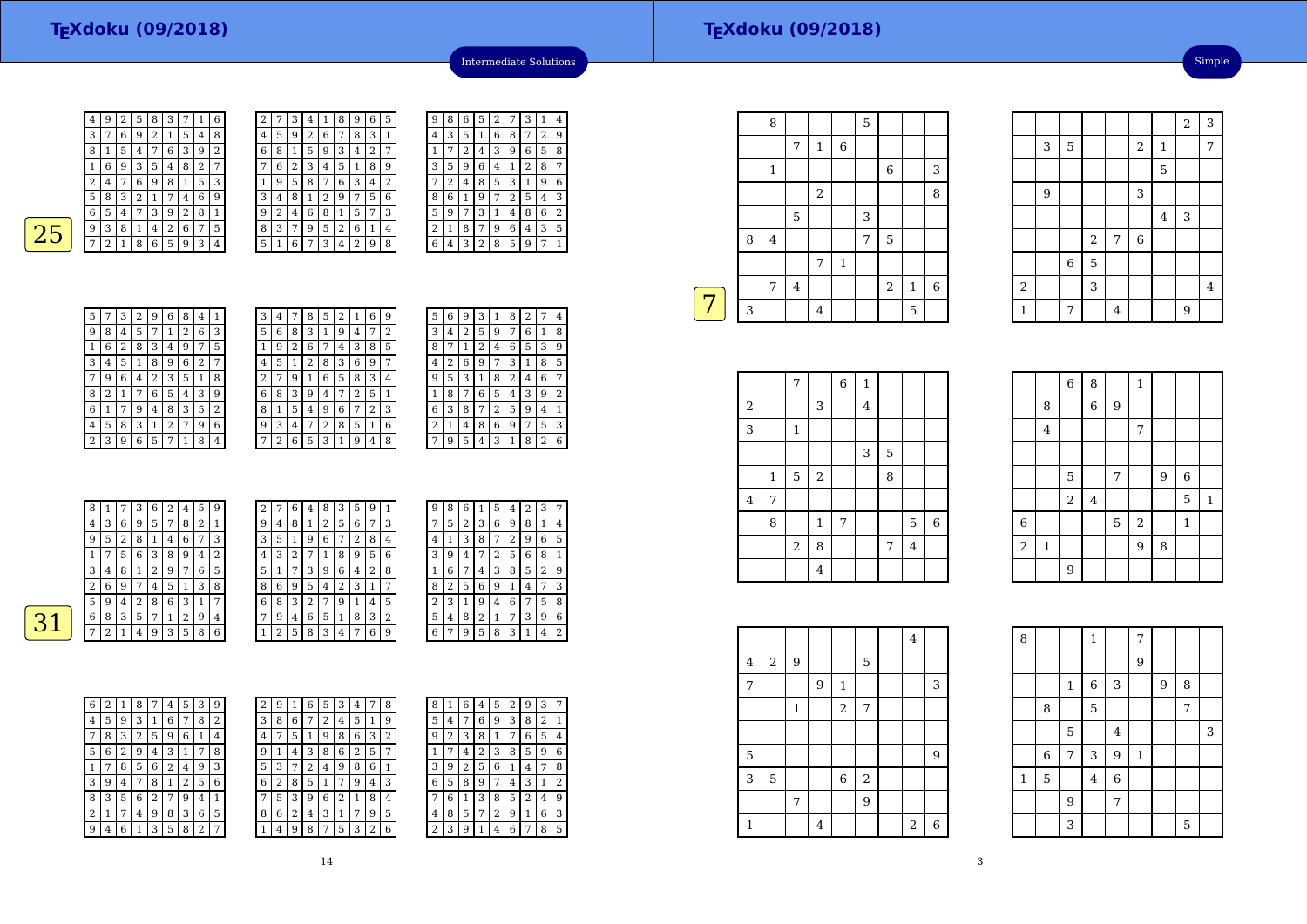#### **TEXdoku (09/2018)**

Easy Solutions

|   | 3 |                |   |   |              | $\mathbf 1$ |                | 9 |
|---|---|----------------|---|---|--------------|-------------|----------------|---|
|   |   | 8              | 1 | 2 |              |             | 6              |   |
|   | 4 |                | 7 |   |              |             |                |   |
|   |   | $\overline{2}$ |   |   |              | $\,$ 6 $\,$ |                | 4 |
|   |   | 9              |   |   | $\,6\,$      |             |                | 3 |
|   |   | 7              |   | 8 |              | $\,2$       | $\mathbf{1}$   |   |
|   |   |                | 9 |   |              |             |                |   |
|   |   |                |   |   |              | 8           | $\overline{4}$ |   |
| 3 |   |                | 8 | 7 | $\mathbf{1}$ |             |                |   |

|   |   | 3              | $\overline{5}$ |   |                |                |   | $\sqrt{2}$ |
|---|---|----------------|----------------|---|----------------|----------------|---|------------|
|   |   |                |                | 3 | 6              |                |   |            |
| 8 |   | 5              |                |   | $\overline{4}$ | $\overline{9}$ |   | $\,$ 6     |
|   | 3 |                | 8              | 5 |                |                | 9 |            |
|   | 7 |                |                | 6 |                |                |   | 5          |
|   |   |                | $\sqrt{2}$     |   | 3              |                |   |            |
| 9 |   |                |                |   |                |                |   | 7          |
|   |   | $\overline{4}$ |                | 8 | $\,2$          | $\overline{5}$ |   |            |
|   |   |                |                |   |                |                |   |            |

Easy

| <b>Contract Contract Contract Contract Contract Contract Contract Contract Contract Contract Contract Contract Co</b> |
|-----------------------------------------------------------------------------------------------------------------------|
|-----------------------------------------------------------------------------------------------------------------------|

| 8 |             | 7 |       | $\overline{6}$ |                  |                  |                |       |
|---|-------------|---|-------|----------------|------------------|------------------|----------------|-------|
|   |             |   |       |                |                  | $\boldsymbol{6}$ |                |       |
|   |             | 5 |       |                |                  | 7                |                | $\,2$ |
|   | $\,$ 6 $\,$ |   |       | 3              | $\boldsymbol{9}$ |                  |                | 7     |
|   |             | 3 | 7     |                |                  |                  |                |       |
|   |             |   |       |                | $\,2$            |                  |                |       |
|   | 5           |   | 9     |                |                  | 4                | $\overline{6}$ |       |
|   |             | 9 |       |                | 8                | 3                |                |       |
|   | 3           |   | $\,2$ |                |                  |                  |                |       |

|            |                |   |                |                  |   |   | 3              |              |
|------------|----------------|---|----------------|------------------|---|---|----------------|--------------|
|            | $\overline{4}$ |   |                | $\boldsymbol{2}$ |   |   |                | 9            |
|            | 8              |   |                | $\overline{4}$   |   | 7 |                | $\mathbf{1}$ |
| $\sqrt{2}$ |                |   |                |                  |   | 8 |                |              |
|            |                |   | 8              |                  |   |   |                | 3            |
|            |                | 5 |                |                  |   |   | $\overline{7}$ |              |
| 5          |                | 8 | $\overline{4}$ |                  |   |   |                | $\,2$        |
|            |                |   | $\overline{a}$ |                  | 3 |   | $\mathbf{1}$   |              |
|            |                | 3 |                | $\mathbf{1}$     |   |   |                | 8            |

|   |   | 5     |                |              |         | $\overline{4}$ |   |       |
|---|---|-------|----------------|--------------|---------|----------------|---|-------|
|   | 8 |       |                |              | 3       |                |   |       |
|   |   | $\,6$ | $\mathbf 1$    | 5            | 9       |                |   |       |
|   |   |       |                | $\sqrt{2}$   | $\bf 4$ |                |   |       |
| 9 |   |       | 8              |              | $\,1\,$ | $\sqrt{2}$     |   |       |
| 5 |   |       |                |              |         |                |   |       |
|   | 5 |       | $\overline{4}$ |              |         |                |   | $\,2$ |
| 3 |   | $\,2$ |                | $\mathbf{1}$ | 8       |                |   |       |
|   | 6 |       |                |              |         |                | 3 | 9     |

| 3                |   | 8              |                         |   | $\mathbf{1}$     |                |              |                |
|------------------|---|----------------|-------------------------|---|------------------|----------------|--------------|----------------|
| $\boldsymbol{2}$ |   |                | 3                       |   |                  |                | $\mathbf{1}$ |                |
|                  |   |                | $\overline{\mathbf{c}}$ | 5 |                  |                |              |                |
|                  |   | $\,1\,$        | 8                       |   | $\boldsymbol{2}$ |                |              | 3              |
| 7                |   |                |                         |   |                  |                |              |                |
|                  | 3 | 5              |                         |   |                  |                |              |                |
|                  | 9 |                | 5                       |   |                  | 4              |              | $\overline{7}$ |
|                  |   | $\overline{4}$ |                         |   |                  | $\overline{a}$ |              | 8              |
| $\mathbf 5$      |   |                | 4                       |   | 7                | 3              |              |                |

| З | 6 | $\overline{2}$ | 4 | 8 |   |   | 5 | g              |
|---|---|----------------|---|---|---|---|---|----------------|
| g | 8 | 1              | 2 | 3 | 5 | 4 | 6 | 7              |
| 4 | 5 | 7              | 6 | 1 | 9 | 3 | 2 | 8              |
| 8 | 2 | 5              | 1 | 7 | 3 | 6 | 9 | 4              |
| 1 | 9 | 4              | 5 | 2 | 6 | 7 | 8 | 3              |
| 6 | 7 | 3              | 8 | 9 | 4 | 2 | 1 | 5              |
| 2 | 1 | 9              | 3 | 4 | 8 | 5 | 7 | 6              |
|   | 3 | 6              | 9 | 5 | 2 | 8 | 4 | $\overline{1}$ |
| 5 | 4 | 8              | 7 | 6 | 1 | 9 | 3 | 2              |
|   |   |                |   |   |   |   |   |                |

| 6 | 4              | 3 | 5 | 9 | 8              | 1 |   | 2 |
|---|----------------|---|---|---|----------------|---|---|---|
| 2 | 9              | 7 | 1 | 3 | 6              | 4 | 5 | 8 |
| 8 | 1              | 5 |   | 2 | 4              | 9 | 3 | 6 |
| 4 | 3              | 6 | 8 | 5 | 7              | 2 | 9 | 1 |
| 1 | 7              | 2 | 4 | 6 | 9              | 3 | 8 | 5 |
| 5 | 8              | 9 | 2 | 1 | 3              | 7 | 6 | 4 |
| 9 | 5              | 8 | 3 | 4 | 1              | 6 | 2 |   |
| 7 | 6              | 4 | 9 | 8 | $\overline{2}$ | 5 | 1 | 3 |
| 3 | $\overline{2}$ | 1 | 6 | 7 | 5              | 8 | 4 | 9 |

| 8              | 2 |   | 5              | 6 | 4 |   | 9              | 3              |
|----------------|---|---|----------------|---|---|---|----------------|----------------|
| 3              | 9 | 1 | 8              | 2 |   | 6 | 5              | 4              |
| 6              | 4 | 5 | 3              | 9 | 1 |   | 8              | $\overline{2}$ |
| 5              | 6 | 2 | 4              | 3 | 9 | 8 | 1              |                |
| 1              | 8 | 3 |                | 5 | 6 | 2 | 4              | 9              |
| 9              |   | 4 |                | 8 | 2 | 5 | 3              | 6              |
| $\overline{c}$ | 5 | 8 | 9              | 7 | З | 4 | 6              | 1              |
|                | 1 | 9 | 6              | 4 | 8 | 3 | $\overline{2}$ | 5              |
|                | 3 | 6 | $\overline{2}$ | 1 | 5 | 9 |                | 8              |

| 1              | 5 | 6 | 9 | 7 | 8 | 2 | З | 4              |
|----------------|---|---|---|---|---|---|---|----------------|
| 3              | 4 | 7 | 5 | 2 | 1 | 6 | 8 | 9              |
| 9              | 8 | 2 | 3 | 4 | 6 | 7 | 5 | 1              |
| $\overline{c}$ | 3 | 1 |   | 6 | 4 | 8 | 9 | 5              |
| 6              |   | 4 | 8 | 5 | 9 | 1 | 2 | 3              |
| 8              | 9 | 5 | 1 | 3 | 2 | 4 | 7 | 6              |
| 5              | 1 | 8 | 4 | 9 | 7 | 3 | 6 | $\overline{2}$ |
| 4              | 6 | 9 | 2 | 8 | 3 | 5 | 1 | 7              |
|                | 2 | 3 | 6 | 1 | 5 | 9 | 4 | 8              |

|   | 9 | 5 | 6              | 8 | 2 | 4              | 1              | 3 |
|---|---|---|----------------|---|---|----------------|----------------|---|
| 2 | 8 | 1 | 7              | 4 | 3 | 9              | 5              | 6 |
| 4 | 3 | 6 | 1              | 5 | 9 | 8              | $\overline{2}$ | 7 |
| 6 | 1 | 7 | 5              | 2 | 4 | 3              | 9              | 8 |
| 9 | 4 | 3 | 8              | 6 | 1 | $\overline{2}$ | 7              | 5 |
| 5 | 2 | 8 | 3              | 9 | 7 | 6              | 4              | 1 |
| 1 | 5 | 9 | 4              | 3 | 6 | 7              | 8              | 2 |
| 3 | 7 | 2 | 9              | 1 | 8 | 5              | 6              | 4 |
| 8 | 6 | 4 | $\overline{2}$ | 7 | 5 | 1              | 3              | 9 |
|   |   |   |                |   |   |                |                |   |

|                | 5 | 8 | 6              |   |   | q              | 4              | 2 |
|----------------|---|---|----------------|---|---|----------------|----------------|---|
| $\overline{c}$ | 4 | 6 | 3              | 8 | 9 | 7              | 1              | 5 |
| g              | 1 | 7 | $\overline{2}$ | 5 | 4 | 8              | 3              | 6 |
| 4              | 6 | 1 | 8              | 9 | 2 | 5              | 7              | 3 |
|                | 2 | 9 | 1              | 3 | 5 | 6              | 8              | 4 |
| 8              | 3 | 5 | 7              | 4 | 6 | 1              | $\overline{2}$ | 9 |
| 1              | 9 | 3 | 5              | 2 | 8 | 4              | 6              | 7 |
| 6              | 7 | 4 | 9              | 1 | 3 | $\overline{2}$ | 5              | 8 |
| 5              | 8 | 2 | 4              | 6 |   | 3              | 9              | 1 |

| 3 | 9 | 2 | 1 | 5 | 8 | 6 | 4 |   |  |
|---|---|---|---|---|---|---|---|---|--|
| 8 | 1 | 5 | 6 | 4 | 7 | 9 | 3 | 2 |  |
| 4 | 7 | 6 | 2 | 3 | 9 | 5 | 8 | 1 |  |
| 2 | 3 |   | 7 | 6 | 5 | 4 | 9 | 8 |  |
| 7 | 4 | 8 | 9 | 1 | 3 | 2 | 5 | 6 |  |
| 5 | 6 | 9 | 8 | 2 | 4 |   | 1 | 3 |  |
| 6 | 5 | 4 | 3 | 7 | 1 | 8 | 2 | 9 |  |
| 9 | 2 | 3 | 5 | 8 | 6 | 1 | 7 | 4 |  |
|   | 8 | 7 | 4 | 9 | 2 | 3 | 6 | 5 |  |

| 8 | 6 | $\mathbf{1}$ | 5 | 9 | 2 | 3              | 4 | 7 |  |
|---|---|--------------|---|---|---|----------------|---|---|--|
|   | 5 | 3            | 1 | 4 | 6 | 9              | 2 | 8 |  |
| 9 | 2 | 4            |   | 3 | 8 | 5              | 1 | 6 |  |
| 4 | 3 | 9            | 8 | 2 | 7 | 6              | 5 | 1 |  |
| 2 | 8 | 5            | 6 | 1 | 3 | 7              | 9 | 4 |  |
| 6 | 1 | 7            | 9 | 5 | 4 | 8              | 3 | 2 |  |
| 1 | 9 | 8            | 4 | 6 | 5 | $\overline{2}$ | 7 | 3 |  |
| 3 | 4 | 6            | 2 | 7 | 9 | 1              | 8 | 5 |  |
| 5 | 7 | 2            | 3 | 8 | 1 | 4              | 6 | 9 |  |

| 3 | 5              | 6 | 1 | 8              | g | 4 | $\overline{2}$ |                |
|---|----------------|---|---|----------------|---|---|----------------|----------------|
| 7 | 9              | 8 | 5 | 4              | 2 | 6 | 3              | 1              |
| 2 | 1              | 4 | 3 | 6              | 7 | 5 | 9              | 8              |
| 4 | $\overline{2}$ | 3 | 7 | 9              | 6 | 1 | 8              | 5              |
| 5 | 7              | 9 | 8 | 1              | 4 | 2 | 6              | 3              |
| 6 | 8              | 1 | 2 | 5              | 3 | 9 | 7              | 4              |
| 1 | 4              | 2 | 6 | 3              | 8 | 7 | 5              | 9              |
| 8 | 6              | 5 | 9 | 7              | 1 | 3 | 4              | $\overline{2}$ |
| g | 3              |   | 4 | $\overline{2}$ | 5 | 8 | 1              | 6              |

| 2 | 8 |   | 4              | 5              | 7 | 9 | 3 | 6 |
|---|---|---|----------------|----------------|---|---|---|---|
| 5 | 9 | 3 | 1              | 6              | 8 | 7 | 2 | 4 |
| 4 |   | 6 | 9              | $\overline{2}$ | 3 | 5 | 1 | 8 |
| 3 | 5 | 7 | 6              | 4              | 2 | 8 | g | 1 |
| 1 | 2 | 9 | 7              | 8              | 5 | 6 | 4 | 3 |
| 8 | 6 | 4 | 3              | 9              | 1 | 2 | 7 | 5 |
| 9 | 4 | 8 | $\overline{c}$ | 1              | 6 | 3 | 5 | 7 |
| 6 | 3 | 2 | 5              | 7              | 4 | 1 | 8 | 9 |
|   | 1 | 5 | 8              | 3              | 9 | 4 | 6 | 2 |

| 6 | 8 | 3 | 2 | 5              | 9 | 1 |                | 4              |
|---|---|---|---|----------------|---|---|----------------|----------------|
| 9 |   | 2 | 1 | 4              | 3 | 8 | 5              | 6              |
| 5 | 4 | 1 | 6 | 7              | 8 | 3 | $\overline{2}$ | 9              |
| 8 | 2 | 7 | 9 | 1              | 5 | 4 | 6              | 3              |
| 4 | 9 | 6 | 3 | $\overline{2}$ | 7 | 5 | 1              | 8              |
| 3 | 1 | 5 | 8 | 6              | 4 | 2 | 9              | 7              |
| 2 | 5 | 9 | 4 | 8              | 6 | 7 | 3              | 1              |
| 7 | 3 | 4 | 5 | 9              | 1 | 6 | 8              | $\overline{2}$ |
|   | 6 | 8 | 7 | 3              | 2 | 9 | 4              | 5              |

| 9              | 5 |   | 4              | $\overline{2}$ | 8              | 3              | 1 | 6 |
|----------------|---|---|----------------|----------------|----------------|----------------|---|---|
| 6              | 4 | 3 | 1              | 9              | 5              | 8              | 7 | 2 |
| 8              | 1 | 2 | 6              | 3              | 7              | 4              | 9 | 5 |
| 7              | 6 | 5 | 3              | 4              | $\overline{2}$ | 1              | 8 | 9 |
| $\overline{2}$ | 3 | 9 | 5              | 8              | 1              | 6              | 4 | 7 |
| 4              | 8 | 1 | 7              | 6              | 9              | $\overline{c}$ | 5 | 3 |
| 3              | 9 | 4 | 8              | 5              | 6              | 7              | 2 | 1 |
| 1              | 2 | 6 | 9              | 7              | 4              | 5              | 3 | 8 |
| 5              | 7 | 8 | $\overline{2}$ | 1              | 3              | 9              | 6 | 4 |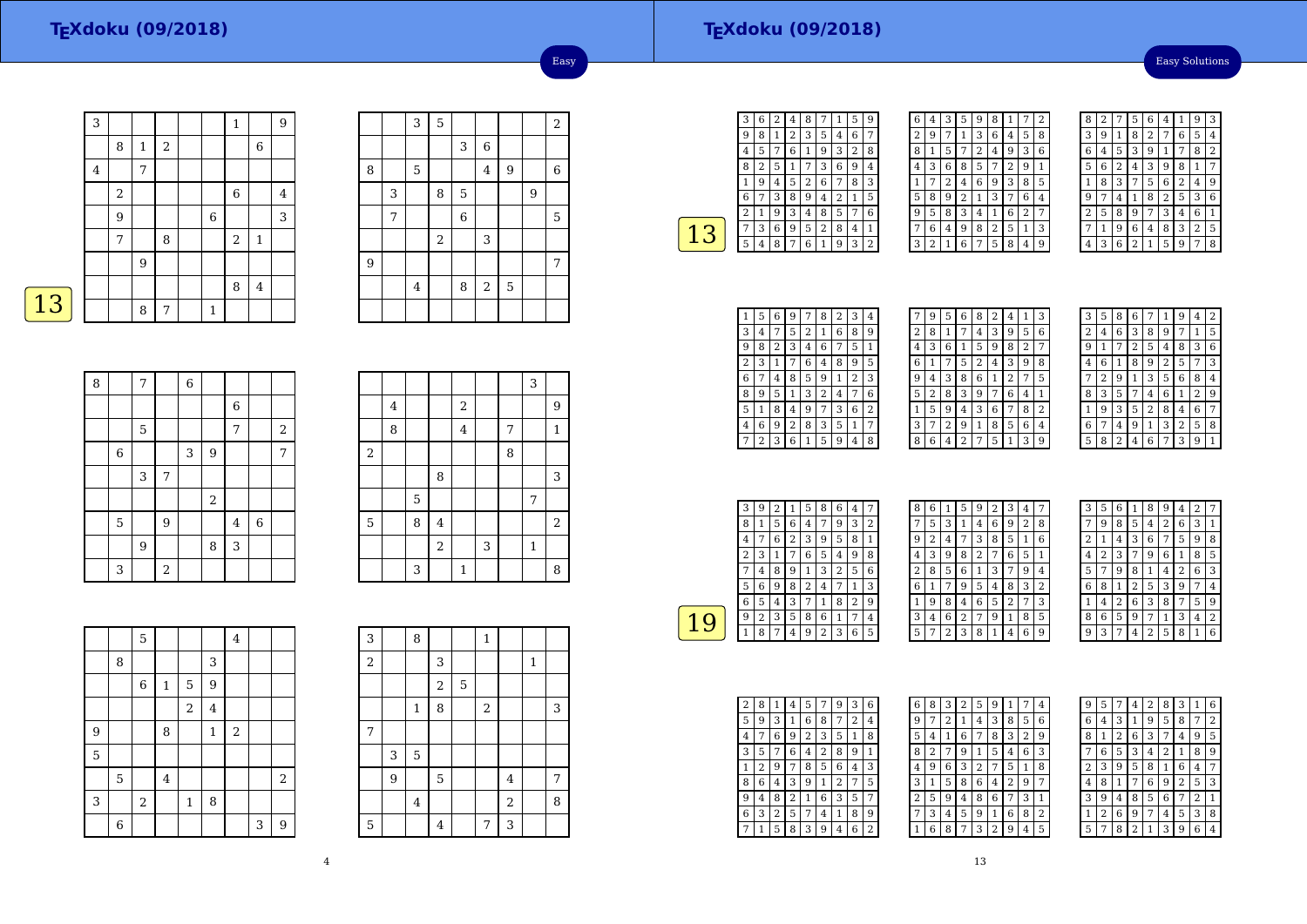|   | 2 |   | 5 | 9 | 6 | З | 8 | 4 |
|---|---|---|---|---|---|---|---|---|
| g | 5 | 4 | 2 | 3 | 8 |   | 6 | 1 |
| 6 | 3 | 8 | 1 | 7 | 4 | 2 | 5 | 9 |
| 8 | 1 |   | 9 | 6 | 2 | 5 | 4 | 3 |
| 5 | 9 | 3 | 4 | 1 | 7 | 6 | 2 | 8 |
| 2 | 4 | 6 | 8 | 5 | 3 |   | g | 7 |
| 4 | 8 | 5 | 3 | 2 | 1 | 9 | 7 | 6 |
| 3 |   | 2 | 6 | 4 | 9 | 8 | 1 | 5 |
|   | 6 | 9 | 7 | 8 | 5 | 4 | 3 | 2 |

| 1 | 5 | 6 | 4 | 3              | 8 | 9 |                | $\overline{2}$ |
|---|---|---|---|----------------|---|---|----------------|----------------|
| 7 | 8 | 4 | 1 | 9              | 2 | 6 | 5              | 3              |
| 2 | 3 | 9 | 7 | 6              | 5 | 1 | 4              | 8              |
| 3 | 2 | 8 | 5 | 1              | 9 | 4 | 6              | 7              |
| 9 | 4 | 1 | 3 | 7              | 6 | 2 | 8              | 5              |
| 6 | 7 | 5 | 2 | 8              | 4 | 3 | 9              | 1              |
| 5 | 9 | 3 | 6 | $\overline{2}$ | 7 | 8 | 1              | 4              |
| 4 | 6 | 2 | 8 | 5              | 1 | 7 | 3              | 9              |
| 8 | 1 | 7 | 9 | 4              | 3 | 5 | $\overline{2}$ | 6              |

|    | 5 | З | 1 | 8              | 9              | 4 |   | 6 | 2 |
|----|---|---|---|----------------|----------------|---|---|---|---|
|    | 9 | 7 | 8 | $\overline{2}$ | 3              | 6 | 4 | 5 | 1 |
|    | 2 | 6 | 4 | 5              | 7              | 1 | 8 | 9 | 3 |
|    |   | 1 | 2 | 3              | 6              | 9 | 5 | 4 | 8 |
|    | 6 | 5 | 9 | 4              | 8              | 2 | 3 | 1 | 7 |
|    | 8 | 4 | 3 | 1              | 5              | 7 | 6 | 2 | 9 |
| E, | 3 | 2 | 5 | 6              | 1              | 8 | 9 | 7 | 4 |
|    | 4 | 8 | 7 | 9              | $\overline{2}$ | 5 | 1 | 3 | 6 |
|    |   | 9 | 6 | 7              | 4              | 3 | 2 | 8 | 5 |
|    |   |   |   |                |                |   |   |   |   |

Simple Solutions

| 3<br>9<br>5<br>6<br>8<br>$\overline{2}$<br>1<br>4<br>7<br>$\overline{2}$<br>3<br>9<br>8<br>6<br>5<br>4<br>1<br>7<br>6<br>$\overline{c}$<br>3<br>9<br>8<br>5<br>1<br>7<br>4<br>2<br>6<br>3<br>9<br>8<br>5<br>7<br>1<br>4<br>3<br>6<br>9<br>8<br>5<br>2<br>7<br>1<br>4<br>3<br>6<br>2<br>8<br>9<br>5<br>7<br>1<br>4<br>$\overline{2}$<br>8<br>3<br>6<br>9<br>5<br>1<br>7<br>4 |
|-----------------------------------------------------------------------------------------------------------------------------------------------------------------------------------------------------------------------------------------------------------------------------------------------------------------------------------------------------------------------------|
|                                                                                                                                                                                                                                                                                                                                                                             |
|                                                                                                                                                                                                                                                                                                                                                                             |
|                                                                                                                                                                                                                                                                                                                                                                             |
|                                                                                                                                                                                                                                                                                                                                                                             |
|                                                                                                                                                                                                                                                                                                                                                                             |
|                                                                                                                                                                                                                                                                                                                                                                             |
|                                                                                                                                                                                                                                                                                                                                                                             |
| 5<br>8<br>9<br>3<br>2<br>6<br>7<br>1<br>4                                                                                                                                                                                                                                                                                                                                   |

| 5 | 9 | 4 | 8 | 6 | 2 | 1 | З |   |  |
|---|---|---|---|---|---|---|---|---|--|
| 8 | 2 | 7 | 1 | 5 | 3 | 9 | 6 | 4 |  |
| 3 | 6 | 1 | 7 | 4 | 9 | 5 | 2 | 8 |  |
|   | 5 | 9 | 4 | 3 | 1 | 6 | 8 | 2 |  |
| 4 | 8 | 6 | 2 | 9 | 7 | 3 | 1 | 5 |  |
| 2 | 1 | 3 | 5 | 8 | 6 | 7 | 4 | 9 |  |
| 1 | 7 | 5 | 3 | 2 | 8 | 4 | 9 | 6 |  |
| 9 | 3 | 8 | 6 | 7 | 4 | 2 | 5 | 1 |  |
| 6 | 4 | 2 | 9 | 1 | 5 | 8 | 7 | 3 |  |

| 9<br>2<br>8<br>З<br>5<br>4               | 6 |
|------------------------------------------|---|
| 6<br>3<br>5<br>8<br>2<br>1<br>7<br>4     | 9 |
| 6<br>9<br>8<br>5<br>3<br>1<br>7<br>4     | 2 |
| 2<br>8<br>3<br>6<br>9<br>5<br>4          | 1 |
| 6<br>3<br>5<br>2<br>8<br>9<br>1<br>4     | 7 |
| 3<br>8<br>6<br>9<br>5<br>2<br>1          | 4 |
| 3<br>$\,2$<br>9<br>6<br>5<br>4<br>1<br>7 | 8 |
| 3<br>8<br>2<br>9<br>6<br>1<br>4<br>7     | 5 |
| 6<br>9<br>5<br>2<br>8<br>4<br>1          | 3 |

|   | 6 | 8 | 9 | 3 | 7 | 5 |   | 4 | 2              | $\overline{ }$ | 6              | 4 |                | 9              | 5 | 8 | 2              | 3              | 5              | 4 | 7 | 9 | 6 |                | 2 | 3 | 8            |
|---|---|---|---|---|---|---|---|---|----------------|----------------|----------------|---|----------------|----------------|---|---|----------------|----------------|----------------|---|---|---|---|----------------|---|---|--------------|
|   | 4 | 3 | 7 |   | 6 | ∍ | 9 | 8 | 5              | 9              | 3              | 5 | 8              | 6              | 2 |   | $\overline{4}$ | 7              | 2              | 6 | 8 | 3 | 5 | $\overline{4}$ | 9 |   | 7            |
|   | 5 |   | 2 | 9 | 8 | 4 | 6 | ⇁ | 3              | 8              | 2              |   | $\overline{ }$ | 3              | 4 | 5 | 6              | 9              | 3              | 9 |   | 7 | 2 | 8              | 4 | 6 | 5            |
|   | 7 | 9 | 6 | 2 | 5 |   | 4 | 3 | 8              | 6              | 9              | 8 | 4              | 5              | 3 | ∍ | ⇁              |                | 8              | 2 | 9 | 6 | 1 | 3              | 5 | 7 | $^{\circ}$ 4 |
|   |   | 2 | 5 | 8 | 4 | 3 |   | 6 | 9              | 5              | 7              | 2 | 9              | 8              |   | 4 | 3              | 6              | 6              |   | 5 | 2 | 4 | 7              | 8 | 9 | 3            |
|   | 8 | 4 | 3 | 6 | 9 | ⇁ | 5 | 2 | 1              | 4              | 1              | 3 | 2              | 7              | 6 | 9 | 8              | 5              | 4              | 7 | 3 | 5 | 8 | 9              | 6 | 2 |              |
|   | 2 | 5 | 8 | ⇁ |   | 6 | 3 | 9 | 4              | 3              | $\overline{4}$ | 6 | 5.             | 2              | 9 | ⇁ |                | 8              | 9              | 8 | 4 |   | 7 | 2              | 3 | 5 | 6            |
| - | 9 | 7 | 4 | 5 | 3 | 8 |   |   | 6              | $\Omega$<br>∠  | 8              | 9 | 3              |                | 7 | 6 | 5              | $\overline{4}$ |                | 5 | 2 | 8 | 3 | 6              | 7 | 4 | 9            |
|   | 3 | 6 |   | 4 | 2 | 9 | 8 | 5 | $\overline{7}$ |                | 5              | ⇁ | 6              | $\overline{4}$ | 8 | З | 9              | $\Omega$       | $\overline{7}$ | 3 | 6 | 4 | 9 | 5              | 1 | 8 | 2            |
|   |   |   |   |   |   |   |   |   |                |                |                |   |                |                |   |   |                |                |                |   |   |   |   |                |   |   |              |

12

| 7 | 2 | 6 | 8 | 4 | 1 | 5 | 9              | 3 | 6 |  |
|---|---|---|---|---|---|---|----------------|---|---|--|
| 5 | 8 | 1 | 6 | 9 | 3 | 2 | 4              | 7 | 4 |  |
| 9 | 4 | 3 | 5 | 2 | 7 | 1 | 8              | 6 |   |  |
| 4 | 6 | 7 | 9 | 1 | 5 | 3 | $\overline{2}$ | 8 | 9 |  |
| 1 | 3 | 5 | 2 | 7 | 8 | 9 | 6              | 4 | 8 |  |
| 8 | 9 | 2 | 4 | 3 | 6 | 7 | 5              | 1 | 5 |  |
| 6 | 7 | 8 | 3 | 5 | 2 | 4 | 1              | 9 | 3 |  |
| 2 | 1 | 4 | 7 | 6 | 9 | 8 | 3              | 5 | 2 |  |
| 3 | 5 | 9 | 1 | 8 | 4 | 6 | 7              | 2 |   |  |

7

| 6            | 1 | 3 | 2 | 7 | 8 | 9 | 4 | 5 | 8 | 9 | ר<br>∠ |   | 5 | 7 | З | 6 | 4              |
|--------------|---|---|---|---|---|---|---|---|---|---|--------|---|---|---|---|---|----------------|
| 4            | 2 | 9 | 6 | 3 | 5 | 1 | 8 | 7 | 4 | 3 | 6      | ∍ | 8 | 9 | 7 | 1 | 5              |
| 7            | 8 | 5 | 9 | 1 | 4 | 2 | 6 | 3 | 5 |   |        | 6 | 3 | 4 | 9 | 8 | $\overline{2}$ |
| 9            | 4 | 1 | 3 | 2 | 7 | 6 | 5 | 8 | 3 | 8 | 4      | 5 | 2 | 6 |   |   | g              |
| 8            | 3 | 6 | 5 | 9 | 1 | 4 | 7 | 2 | 9 |   | 5      |   | 4 | 8 | 6 | 2 | 3              |
| 5            | 7 | 2 | 8 | 4 | 6 | 3 | 1 | 9 | 2 | 6 | 7      | 3 | 9 | 1 | 5 | 4 | 8              |
| 3            | 5 | 4 | 7 | 6 | 2 | 8 | 9 | 1 | 1 | 5 | 8      | 4 | 6 | 3 | 2 | 9 | 7              |
| 2            | 6 | 7 | 1 | 8 | 9 | 5 | 3 | 4 | 6 | 2 | 9      | 8 | 7 | 5 | 4 | 3 | 1              |
| $\mathbf{1}$ | 9 | 8 | 4 | 5 | 3 | 7 | 2 | 6 | ⇁ | 4 | 3      | 9 | 1 | 2 | 8 | 5 | 6              |
|              |   |   |   |   |   |   |   |   |   |   |        |   |   |   |   |   |                |

| 8 | 9 | 2 | 1              | 5 |   | 3 | 6              | 4 |
|---|---|---|----------------|---|---|---|----------------|---|
| 4 | 3 | 6 | $\overline{2}$ | 8 | 9 | 7 | 1              | 5 |
| 5 | 7 | 1 | 6              | 3 | 4 | 9 | 8              | 2 |
| 3 | 8 | 4 | 5              | 2 | 6 | 1 | 7              | 9 |
| 9 | 1 | 5 | 7              | 4 | 8 | 6 | $\overline{2}$ | 3 |
| 2 | 6 | 7 | 3              | 9 | 1 | 5 | 4              | 8 |
| 1 | 5 | 8 | 4              | 6 | 3 | 2 | 9              | 7 |
| 6 | 2 | 9 | 8              | 7 | 5 | 4 | 3              | 1 |
|   |   |   |                |   |   |   |                |   |

|    |                |             | 2            |                | 5              | $\,$ 6 $\,$    |   |                |
|----|----------------|-------------|--------------|----------------|----------------|----------------|---|----------------|
|    | 8              |             |              |                | $\overline{4}$ |                | 3 | $\overline{2}$ |
|    |                | 7           |              |                |                |                |   |                |
|    | $\sqrt{2}$     |             | $\mathbf{1}$ | 7              |                |                |   |                |
|    |                | $\bf 4$     |              |                |                | $\overline{2}$ | 5 | $\,$ 6 $\,$    |
|    |                |             |              | 8              |                |                |   | 3              |
|    | $\overline{6}$ | $\mathbf 5$ |              |                |                | 8              |   |                |
|    |                |             |              |                |                | $\mathbf{1}$   | 7 |                |
| 19 |                |             |              | $\overline{4}$ |                |                |   |                |

| 3       | 5 |       | $\mathbf{1}$ |         |   | $\overline{4}$ | $\overline{2}$ |              |
|---------|---|-------|--------------|---------|---|----------------|----------------|--------------|
|         |   | 8     |              | $\bf 4$ |   |                |                | $\mathbf{1}$ |
|         |   |       | 3            |         | 7 | $\mathbf 5$    |                |              |
| $\bf 4$ |   |       | 7            |         |   | $\mathbf{1}$   |                |              |
|         | 7 |       |              |         |   |                |                |              |
|         |   |       | $\sqrt{2}$   |         | 3 |                |                |              |
|         |   | $\,2$ |              |         | 8 | $\overline{7}$ | $\overline{5}$ |              |
| 8       |   |       |              |         |   |                |                | $\sqrt{2}$   |
| 9       | 3 |       |              |         |   |                |                |              |

| $\sqrt{2}$              | $\mathbf{1}$   |                  |                |                |   | 3 |              |
|-------------------------|----------------|------------------|----------------|----------------|---|---|--------------|
|                         | 3              |                  | $\,$ 6 $\,$    |                | 7 |   |              |
| $\overline{\mathbf{4}}$ | $\overline{6}$ | $\boldsymbol{9}$ | $\overline{c}$ |                |   |   |              |
| 3                       |                |                  |                |                |   |   | $\mathbf{1}$ |
| $\,1\,$                 |                | 7                |                | 5              | 6 |   |              |
|                         |                |                  | 9              |                |   | 7 | 5            |
|                         |                | $\overline{2}$   |                |                | 3 | 5 | 7            |
|                         |                | 5                |                | $\overline{4}$ |   |   |              |
|                         |                |                  | 3              |                |   |   |              |

 $\frac{6}{1}$ 

7

4

2

1

<sup>5</sup> <sup>9</sup> <sup>3</sup>

 $\begin{array}{|c|c|c|c|c|c|c|c|}\n\hline\n2 & 4 \\
\hline\n\end{array}$ 

<sup>7</sup>

 $\frac{4}{3}$  3

 $\begin{array}{c|c|c|c|c} \hline 1 & 9 \end{array}$ 

1

4

6

 $7 \mid 5 \mid$  6 2  $\frac{7}{ }$  3

|                  |   | 3 | $\overline{2}$ |                | $\overline{9}$ |                  |             |                |  |
|------------------|---|---|----------------|----------------|----------------|------------------|-------------|----------------|--|
| $\boldsymbol{9}$ |   |   |                | $\overline{4}$ |                | 8                | $\mathbf 5$ |                |  |
|                  |   |   |                |                |                |                  |             | $\overline{9}$ |  |
|                  | 2 |   |                | 1              |                | 4                | 6           |                |  |
|                  |   |   |                | $\sqrt{2}$     |                |                  | 1           |                |  |
| 3                |   | 5 | 8              |                |                | $\boldsymbol{2}$ |             |                |  |
|                  |   | 9 |                |                |                |                  |             |                |  |
|                  |   |   |                |                | $\mathbf 1$    | $\overline{6}$   |             |                |  |
|                  |   | 8 |                |                |                |                  | 4           | $\overline{5}$ |  |

| $\overline{9}$ |       | 7              |             | $\,2$        | 8              |                | $\mathbf{1}$ |   |
|----------------|-------|----------------|-------------|--------------|----------------|----------------|--------------|---|
|                |       |                |             |              |                |                |              |   |
|                |       | $\,2$          | $\,$ 6 $\,$ |              |                |                |              | 5 |
| $\overline{7}$ |       |                | 3           |              |                |                |              |   |
|                |       |                | 5           | 8            |                | $\,$ 6 $\,$    |              |   |
|                | 8     | $\,1\,$        |             | 6            | $\overline{9}$ |                |              |   |
|                | 9     |                |             |              |                |                |              |   |
|                | $\,2$ | $\overline{6}$ |             |              |                | 5              |              |   |
|                |       | 8              |             | $\mathbf{1}$ | 3              | $\overline{9}$ |              |   |

 $\begin{array}{|c|c|c|}\n\hline\n5 & 1 \\
7 & 4\n\end{array}$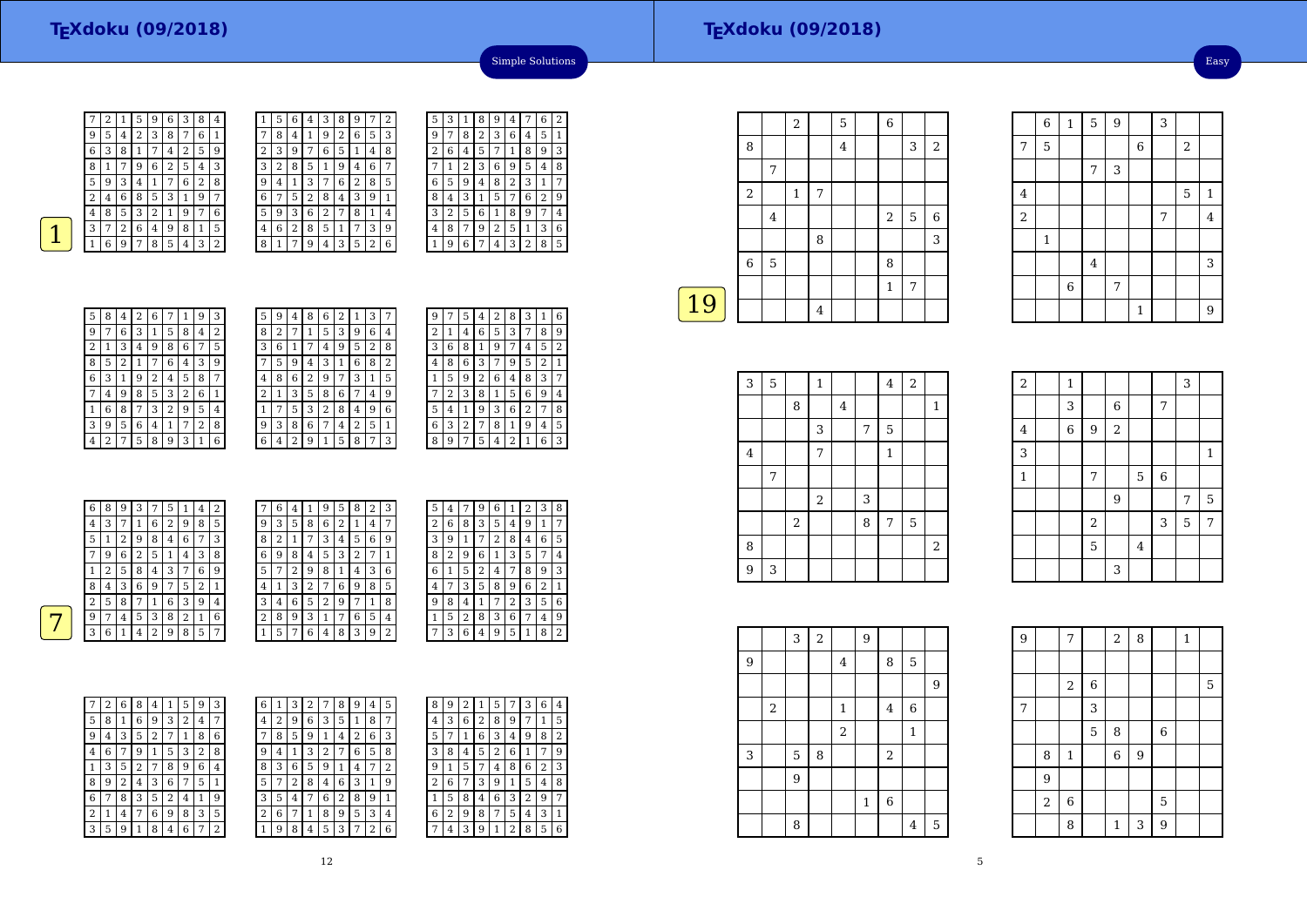|   |   | 9 | $\,2$   |             |                |                  |                |                |   |
|---|---|---|---------|-------------|----------------|------------------|----------------|----------------|---|
|   |   |   |         |             |                |                  |                | 4              |   |
|   |   |   |         | 4           | 7              |                  | 3              |                |   |
|   | 1 |   |         |             |                |                  | 8              | $\overline{2}$ | 7 |
|   |   |   |         | $\,$ 6 $\,$ | 9              |                  | $\mathbf{1}$   |                |   |
|   |   |   |         |             | $\mathbf{1}$   |                  | $\bf 4$        |                |   |
|   |   |   | $\bf 4$ | 7           | 3              | $\boldsymbol{9}$ | $\overline{2}$ |                |   |
|   |   |   | 8       |             | $\overline{4}$ |                  |                |                |   |
| 5 |   |   |         | 8           | $\,$ 6 $\,$    |                  |                | 3              |   |

|              |   | 3 |                         |       |                |                |                |
|--------------|---|---|-------------------------|-------|----------------|----------------|----------------|
|              | 5 |   | $\overline{\mathbf{c}}$ |       |                | 8              |                |
| $\,$ 6 $\,$  |   |   | 5                       | 9     | 3              |                |                |
|              |   |   |                         |       |                | $\mathbf{1}$   |                |
| $\mathbf{1}$ | 9 |   |                         | 7     |                | 3              | $\sqrt{2}$     |
|              |   |   |                         | $\,2$ |                | 7              | $\overline{6}$ |
| 9            |   |   |                         |       | $\mathbf{1}$   |                |                |
|              | 3 | 7 |                         |       | $\overline{2}$ | $\overline{6}$ |                |
|              |   | 6 |                         |       |                |                | 8              |

Intermediate

|    |              |   | $\mathbf{1}$ |   |                | 7 |   |              | 9 |
|----|--------------|---|--------------|---|----------------|---|---|--------------|---|
|    |              | 7 |              |   |                |   | 8 |              |   |
|    |              |   |              | 3 | 5              |   | 7 | $\mathbf{1}$ |   |
|    | 5            |   |              |   |                |   |   |              | 1 |
|    |              |   |              |   | $\overline{2}$ | 8 |   |              |   |
|    | $\mathbf{1}$ |   | 8            |   |                | 9 |   |              |   |
|    |              |   |              |   |                | 5 | 9 |              | 6 |
|    |              |   | $\sqrt{2}$   |   |                |   |   |              |   |
| 55 | 3            | 5 |              | 7 | 8              |   |   |              |   |
|    |              |   |              |   |                |   |   |              |   |

|   | $\overline{c}$ |                         | $\mathbf{1}$   |   |   |                  |   |                |
|---|----------------|-------------------------|----------------|---|---|------------------|---|----------------|
| 7 |                | $\mathbf{1}$            | 3              | 8 |   |                  |   |                |
|   |                | $\overline{4}$          |                |   |   | $\boldsymbol{6}$ |   |                |
|   | 8              |                         |                | 9 |   | $\overline{4}$   |   |                |
|   |                |                         | $\overline{2}$ |   |   |                  | 7 |                |
|   |                | $\overline{\mathbf{c}}$ |                |   | 3 |                  |   |                |
|   |                | $\overline{6}$          |                |   |   | $\mathbf{1}$     |   |                |
|   | 3              |                         | 7              |   |   |                  |   |                |
|   | 4              |                         |                | 3 |   | $\overline{9}$   |   | $\overline{6}$ |

| 8<br>7<br>$\,6$<br>$\bf 4$<br>$9\,$<br>$\,6\,$<br>5<br>8<br>$\overline{9}$<br>5<br>8<br>9<br>7<br>$\mathbf{1}$<br>8<br>6<br>9<br>$\overline{4}$<br>$\mathbf{1}$<br>$\,$ 6 $\,$<br>5<br>$\overline{7}$<br>3<br>7 |  |  |  |  |  |
|-----------------------------------------------------------------------------------------------------------------------------------------------------------------------------------------------------------------|--|--|--|--|--|
|                                                                                                                                                                                                                 |  |  |  |  |  |
|                                                                                                                                                                                                                 |  |  |  |  |  |
|                                                                                                                                                                                                                 |  |  |  |  |  |
|                                                                                                                                                                                                                 |  |  |  |  |  |
|                                                                                                                                                                                                                 |  |  |  |  |  |
|                                                                                                                                                                                                                 |  |  |  |  |  |
|                                                                                                                                                                                                                 |  |  |  |  |  |
|                                                                                                                                                                                                                 |  |  |  |  |  |
|                                                                                                                                                                                                                 |  |  |  |  |  |

|                | 7 | 3           |   |              |            |                |            |                |
|----------------|---|-------------|---|--------------|------------|----------------|------------|----------------|
|                | 8 |             |   |              |            |                |            |                |
| $\mathbf 1$    |   |             |   | 3            |            |                |            |                |
|                |   | $\mathbf 5$ |   | 8            | 9          |                | $\sqrt{2}$ | 7              |
| $\overline{7}$ | 9 |             |   | $\sqrt{2}$   |            | 5              |            |                |
|                |   |             | 7 |              |            | $\overline{4}$ |            |                |
|                |   |             |   |              |            |                |            | $\overline{2}$ |
|                | 5 |             | 3 | $\mathbf{1}$ | $\sqrt{2}$ |                | 9          |                |
|                | 3 | 9           |   | 5            |            |                | 8          |                |

|                         |              |             |                |       |         |   | $\overline{6}$ |       |
|-------------------------|--------------|-------------|----------------|-------|---------|---|----------------|-------|
|                         |              |             |                |       |         |   |                | $\,2$ |
| $\mathbf 1$             | 9            |             |                |       | $\bf 4$ |   |                |       |
| $\overline{\mathbf{4}}$ |              |             |                |       |         |   |                | 7     |
|                         |              |             | $\mathbf 1$    |       |         | 8 |                |       |
| $\boldsymbol{6}$        |              |             | $\overline{9}$ |       |         |   |                |       |
| 8                       | $\mathbf{1}$ |             |                |       |         |   |                |       |
|                         | 3            |             | $\overline{7}$ | $\,2$ |         |   | 1              |       |
|                         | $\sqrt{2}$   | $\,$ 6 $\,$ |                | 3     |         | 9 | 4              |       |

|  |                         |   | 3       |         | 8                       | $\overline{a}$ |              |   |
|--|-------------------------|---|---------|---------|-------------------------|----------------|--------------|---|
|  | $\overline{\mathbf{4}}$ |   |         |         |                         |                | $\mathbf{1}$ |   |
|  |                         |   | $\,2$   | $\bf 4$ |                         |                |              |   |
|  |                         |   |         |         |                         | $\,1\,$        |              | 5 |
|  |                         |   | $\,1\,$ | 8       | $\,2$                   |                |              |   |
|  |                         | 7 |         |         | $\overline{\mathbf{4}}$ |                | 9            |   |
|  | 3                       |   | 7       | $\,2$   |                         |                | $\bf 4$      |   |
|  |                         |   |         |         |                         | 7              |              | 3 |
|  | 9                       |   |         |         | $\mathbf{1}$            | 8              | $\,2$        |   |

|   | $\,2$ |                  |            | $\,$ 6 $\,$ |       | 8              | $\bf 4$ |         |  |
|---|-------|------------------|------------|-------------|-------|----------------|---------|---------|--|
|   |       |                  | $\sqrt{2}$ |             | 7     |                |         | 3       |  |
| 3 | 9     |                  | 8          |             |       |                |         |         |  |
|   |       |                  |            |             | $\,2$ | 3              |         | 4       |  |
|   |       | $\boldsymbol{2}$ | $\,6$      | 4           |       |                |         |         |  |
|   | 7     |                  | 5          |             | 8     |                |         |         |  |
|   |       |                  |            | 3           |       | $\overline{4}$ | 9       | $\,6\,$ |  |
|   |       |                  |            |             |       |                |         | 7       |  |
|   |       |                  |            |             | 9     | 5              |         |         |  |

|                         |                | $\mathbf{1}$ |             |                |                |                |                |                |
|-------------------------|----------------|--------------|-------------|----------------|----------------|----------------|----------------|----------------|
| $\mathbf 5$             | $\overline{4}$ |              |             |                | $\overline{7}$ | 3              | $\overline{6}$ |                |
| $\overline{7}$          |                |              |             | $\overline{6}$ |                | 9              | 5              |                |
|                         |                |              |             |                |                | $\overline{c}$ |                |                |
| $\boldsymbol{6}$        |                |              |             |                |                | $\mathbf 1$    | 3              | $\overline{4}$ |
| $\overline{\mathbf{4}}$ |                | 7            |             |                | $\mathbf 1$    |                |                |                |
| $\overline{2}$          |                |              |             |                |                |                |                | 3              |
|                         |                | 3            | $\,$ 6 $\,$ |                |                |                |                |                |
|                         |                |              | $\mathbf 5$ | $\sqrt{2}$     |                | $\overline{4}$ | 9              |                |

|             |             |             | $\overline{9}$ |             |                |   | $\mathbf{1}$   |                |
|-------------|-------------|-------------|----------------|-------------|----------------|---|----------------|----------------|
|             |             | 2           |                | 6           | $\mathbf{1}$   | 5 |                |                |
| $\,$ 6 $\,$ |             |             |                | $\mathbf 5$ |                | 9 |                |                |
|             |             |             |                |             | $\overline{4}$ |   |                |                |
|             |             |             |                |             |                |   |                |                |
|             | 3           |             |                |             |                | 8 | $\overline{4}$ |                |
| 9           | 8           |             |                |             | 5              |   | 3              | $\overline{2}$ |
|             | $\mathbf 1$ | $\,$ 6 $\,$ | 3              |             | $\,2$          |   |                | 8              |
|             |             | 4           |                |             | $\overline{6}$ | 1 |                |                |

|                |                |   | 8              | $\overline{5}$          |              |              |         | $\bf 4$     |
|----------------|----------------|---|----------------|-------------------------|--------------|--------------|---------|-------------|
|                |                |   | $\overline{9}$ |                         |              |              |         |             |
| 7              | 9              | 8 |                |                         | $\mathbf{1}$ | $\,$ 6 $\,$  |         |             |
| $\overline{9}$ |                |   |                | 7                       | 3            |              |         | $\,$ 6 $\,$ |
|                |                |   | $\sqrt{6}$     |                         |              | $\mathbf{1}$ | 3       |             |
|                |                |   |                |                         |              |              | $\bf 4$ |             |
|                | $\sqrt{6}$     |   |                | $\overline{\mathbf{4}}$ |              |              |         |             |
|                | $\overline{4}$ | 3 |                | 8                       | $\mathbf 5$  |              |         |             |
|                |                |   |                |                         |              |              |         | 7           |

11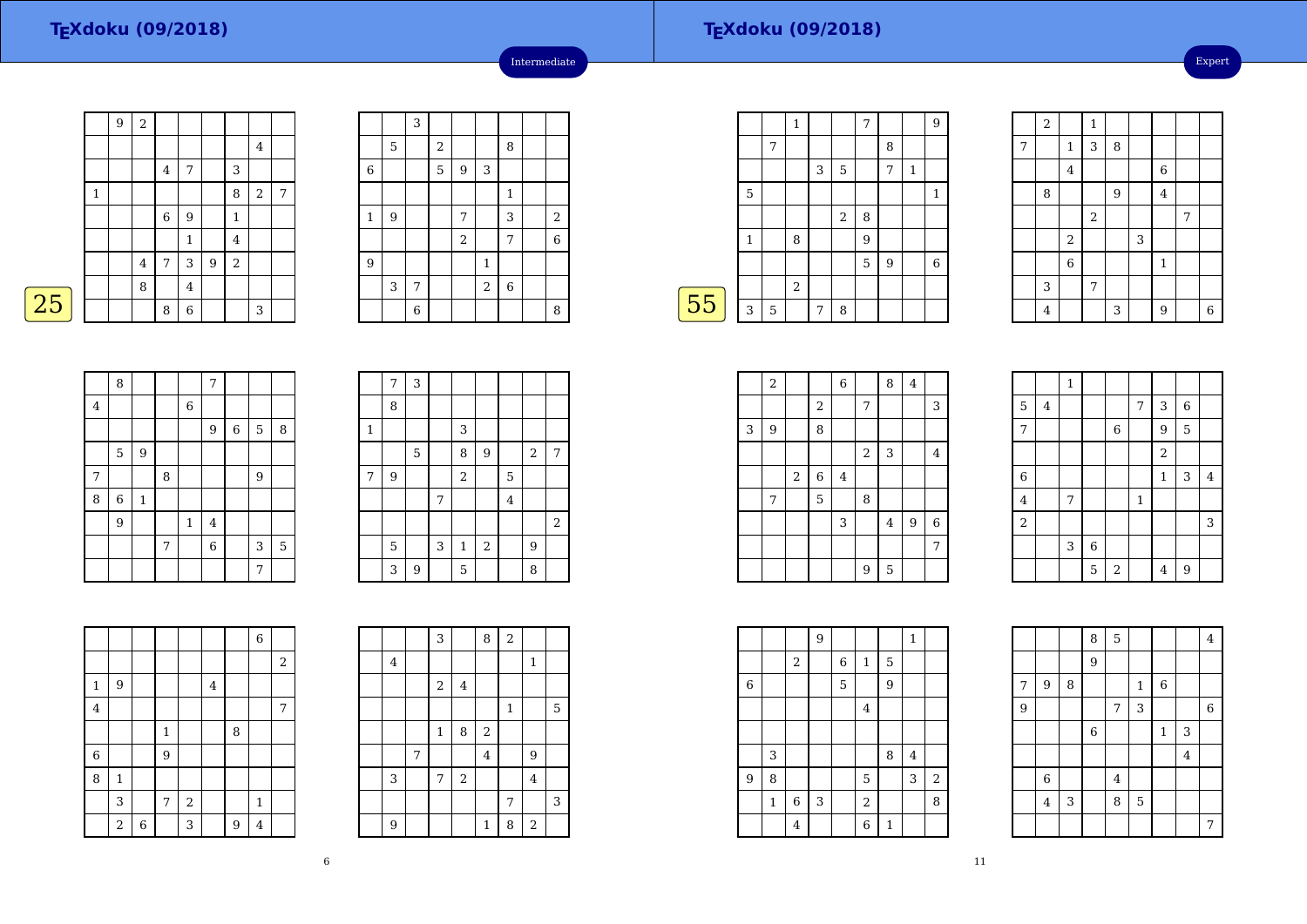#### **TEXdoku (09/2018)**

Intermediate

|   |             | $\sqrt{2}$     | 5     | 7           |   |       |   |   |                         |
|---|-------------|----------------|-------|-------------|---|-------|---|---|-------------------------|
|   |             |                | 7     | 9           |   | 3     |   |   | 4                       |
|   | $\,4\,$     |                |       |             | 2 | 8     |   |   |                         |
|   |             | $\overline{4}$ |       |             | 8 | $\,2$ |   |   |                         |
|   |             |                |       | $\,$ 6 $\,$ |   |       |   |   | 9                       |
|   |             |                | $\,2$ | 5           |   |       |   |   |                         |
|   |             | 7              |       |             | 3 | $\,6$ | 5 |   |                         |
|   | $\,$ 6 $\,$ |                | 8     |             |   |       |   | 4 |                         |
| 9 |             | 3              | 9     |             |   |       |   |   | $\overline{\mathbf{c}}$ |

|                |                | 8 | $\overline{6}$ |             |                         | 7              |   |                |
|----------------|----------------|---|----------------|-------------|-------------------------|----------------|---|----------------|
|                |                |   |                | 2           |                         |                | 9 |                |
|                |                |   |                |             | 7                       | $\mathbf 1$    |   |                |
| $\overline{c}$ |                |   |                |             |                         |                |   |                |
|                |                |   | 9              |             |                         |                |   | 3              |
| 3              | $\mathbf 1$    |   |                |             |                         | 9              |   | $\overline{6}$ |
|                | 6              |   | $\bf 4$        | $\mathbf 1$ |                         |                |   |                |
|                | $\overline{a}$ | 7 |                |             | 6                       |                |   |                |
| 9              |                | 3 |                |             | $\overline{\mathbf{c}}$ | $\overline{6}$ |   |                |

Expert

|    |                |                |   | 9 | 5 |              | 8 | 2 |   |
|----|----------------|----------------|---|---|---|--------------|---|---|---|
|    |                |                | 2 | 8 |   |              |   |   |   |
|    |                | 7              |   | 6 |   | 8            | 9 |   |   |
|    | 3              |                |   |   |   |              | 7 |   | 5 |
|    | $\overline{2}$ |                |   |   |   |              |   | 3 | 8 |
|    | 5              | 9              |   |   |   |              |   |   | 7 |
|    |                |                | 3 | 5 |   | $\mathbf{1}$ |   |   |   |
| 31 | 7              | $\overline{2}$ |   |   |   | 3            |   |   |   |
|    |                |                |   |   |   |              |   |   |   |

|             | $\overline{7}$ |                |   |   |                |                  | 9 |                |
|-------------|----------------|----------------|---|---|----------------|------------------|---|----------------|
|             |                | 8              |   |   |                | $\boldsymbol{6}$ |   | 3              |
|             | $\mathbf 5$    | $\mathbf{1}$   |   |   | 7              |                  |   |                |
|             |                | $\overline{2}$ | 7 |   | 8              |                  |   | $\overline{6}$ |
| $\mathbf 5$ |                |                |   |   | $\overline{6}$ |                  |   | 8              |
|             |                |                |   |   | $\overline{c}$ |                  |   |                |
|             | 8              |                |   |   |                | $\mathbf 1$      |   |                |
|             | 9              |                |   | 5 |                |                  | 3 |                |
|             |                |                |   | 3 |                |                  |   |                |

|   | 5 |   |                | 9 | 3           |                | 4 |
|---|---|---|----------------|---|-------------|----------------|---|
|   |   |   |                |   |             |                |   |
| 9 |   |   | $\overline{2}$ |   | $\,$ 6 $\,$ | 5              |   |
|   |   | 1 |                |   | 7           | 4              | 9 |
| 4 |   | 6 |                | 5 |             | $\overline{2}$ |   |
|   |   |   |                | 7 |             |                | 3 |
| 5 |   |   |                |   |             |                |   |

<sup>3</sup> <sup>7</sup> <sup>1</sup> <sup>4</sup>

2

49

|         |                |                  | 6 | 8       |         | 9              | 3 |   |
|---------|----------------|------------------|---|---------|---------|----------------|---|---|
|         |                |                  |   | $\bf 4$ |         | 5              |   | 8 |
|         |                | $\boldsymbol{9}$ |   | 3       | 5       |                |   |   |
|         |                |                  |   |         |         | $\overline{4}$ |   |   |
|         | 5              |                  | 9 | 7       | $\bf 4$ | 8              |   |   |
|         |                |                  |   | 5       |         |                |   |   |
| $\bf 4$ |                |                  |   |         | 3       |                | 6 |   |
|         | $\overline{2}$ | $\mathbf 5$      |   |         |         | 7              | 9 |   |
|         | 7              |                  |   | 2       |         |                |   |   |

| $\overline{5}$ |                |                         |                           | 8                |                |            |                |   |
|----------------|----------------|-------------------------|---------------------------|------------------|----------------|------------|----------------|---|
| 9              |                |                         |                           |                  |                |            | 5              | 3 |
|                | 6              | $\overline{\mathbf{4}}$ |                           | $\boldsymbol{2}$ |                | 8          |                |   |
|                |                |                         |                           |                  |                |            |                |   |
| 3              |                | 6                       |                           |                  | 8              |            |                |   |
|                | 9              | $\sqrt{2}$              |                           |                  | $\mathbf{1}$   |            | $\overline{4}$ |   |
|                | $\overline{4}$ |                         |                           | $\,$ 6 $\,$      | $\overline{9}$ |            |                |   |
|                |                |                         |                           | $\,1\,$          |                | $\sqrt{2}$ |                | 5 |
|                |                | $\mathbf{1}$            | $\ensuremath{\mathsf{3}}$ |                  |                |            |                | 9 |

|                | 3                | 5          |   | 6            | 9       |   |                |
|----------------|------------------|------------|---|--------------|---------|---|----------------|
|                |                  |            | 2 |              |         | 3 | $\,$ 6 $\,$    |
|                |                  | 9          |   |              |         |   |                |
| $\mathbf{1}$   |                  |            | 3 |              |         |   |                |
| 8              | $\boldsymbol{9}$ | $\sqrt{6}$ |   |              |         |   | $\overline{4}$ |
|                | 4                |            |   | 9            |         |   |                |
|                |                  |            |   | 3            |         |   | $\mathbf{1}$   |
|                | $\sqrt{6}$       |            |   | 5            | $\bf 4$ |   |                |
| $\overline{c}$ |                  |            | 8 | $\mathbf{1}$ |         |   |                |

| 9              |                | $\overline{6}$ |       |              |   |         |              | 7              |  |
|----------------|----------------|----------------|-------|--------------|---|---------|--------------|----------------|--|
|                | $\overline{5}$ | $\overline{2}$ |       |              |   |         | $\mathbf{1}$ | $\overline{4}$ |  |
|                | $\mathbf{1}$   |                |       |              |   |         |              |                |  |
| 3              | 9              |                |       | $\,2$        |   |         |              |                |  |
| $\mathbf 1$    |                | 7              |       | 3            |   | 5       |              |                |  |
|                |                |                | $\,6$ | 9            |   | $\bf 4$ |              |                |  |
|                |                | $\mathbf{1}$   |       |              |   |         | 5            |                |  |
| $\overline{5}$ | $\bf 4$        |                |       | $\mathbf{1}$ | 7 |         |              |                |  |
|                |                |                |       |              |   |         |              | $\sqrt{2}$     |  |

|            |         |                | 8              | 7            |            |                         | 3 |                |
|------------|---------|----------------|----------------|--------------|------------|-------------------------|---|----------------|
| $\bf 4$    |         |                |                | $\mathbf{1}$ |            | 7                       |   | $\overline{a}$ |
|            |         |                | $\overline{a}$ |              | 9          |                         |   | $\overline{4}$ |
|            | 6       |                | 9              |              | 3          | $\mathbf{1}$            |   | 8              |
|            |         | 8              |                |              |            |                         | 9 |                |
|            |         | $\overline{4}$ |                |              |            | $\overline{\mathbf{c}}$ |   |                |
| 8          | 3       |                |                |              | $\sqrt{ }$ |                         |   |                |
| $\sqrt{2}$ | $\,1\,$ | 7              |                |              |            |                         | 6 |                |
|            |         |                |                |              |            |                         |   |                |

 $2 \mid 3 \mid$   $6 \mid 4$ 

 $7 \mid 4 \mid 3$ 

 $\frac{2}{4}$ 

 $\begin{array}{|c|c|c|}\n\hline\n8 & 2 & 1 \\
\hline\n6 & & 4\n\end{array}$ 

4 <sup>7</sup> <sup>8</sup>

<sup>6</sup> <sup>3</sup>

7

 $6 \mid 5 \mid$  7

15

 $3 \mid \cdot \mid 1$ 

 $\frac{1}{5}$ 

1

2

1